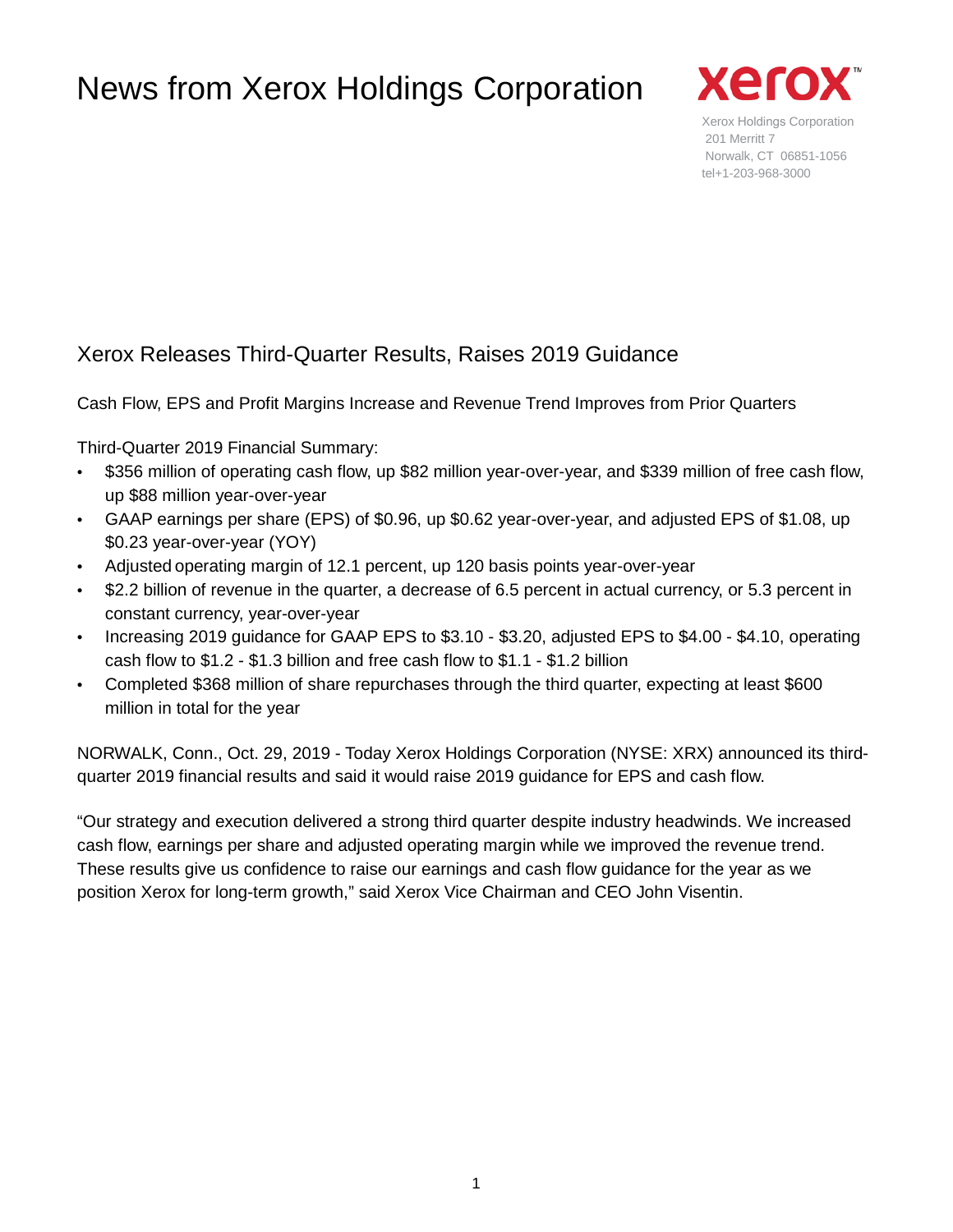### **Key Financial Results:**

| (in millions, except per share data)     | Q3 2019  | Q3 2018 | B/(W)<br>YOY | % Change<br>YOY                           |
|------------------------------------------|----------|---------|--------------|-------------------------------------------|
| Revenue                                  | \$2,200  | \$2,352 | \$(152)      | $(6.5)$ % AC<br>$(5.3)$ % CC <sup>1</sup> |
| Gross Margin                             | $40.0\%$ | 40.1%   | $(10)$ bps   |                                           |
| RD&E %                                   | 4.5%     | 4.3%    | $(20)$ bps   |                                           |
| SAG %                                    | 23.3%    | 24.8%   | $150$ bps    |                                           |
| <b>Pre-Tax Income</b>                    | \$230    | \$192   | \$38         | 19.8%                                     |
| Pre-Tax Income Margin                    | 10.5%    | 8.2%    | $230$ bps    |                                           |
| Operating Income - Adjusted <sup>1</sup> | \$267    | \$257   | \$10         | 3.9%                                      |
| Operating Margin - Adjusted <sup>1</sup> | 12.1%    | 10.9%   | 120 bps      |                                           |
| <b>GAAP EPS</b>                          | \$0.96   | \$0.34  | \$0.62       | nm                                        |
| EPS - Adjusted <sup>1</sup>              | \$1.08   | \$0.85  | \$0.23       | 27.1%                                     |

(1) Refer to the "Non-GAAP Financial Measures" section of this release for a discussion of these non-GAAP measures and their reconciliation to the reported GAAP measures.

### **Key Business Highlights:**

- On track to drive 2019 gross savings of at least \$640 million under Project Own It, Xerox's enterprisewide initiative to simplify operations, drive continuous improvement and free up capital to reinvest in the business
- Added and renewed several contracts with Fortune 500 and public sector clients such as AstraZeneca, Leonardo S.p.A., Cardiff Council, and Prince George's County Public Schools
- Launched new products and enhancements such as the [Xerox PrimeLink™ C9065/C9070](https://www.xerox.com/en-us/digital-printing/insights/professional-color-printer) and the [iGen®](https://www.xerox.com/en-us/digital-printing/xerox-igen5/extra-long-paper) 5 XLS to capture incremental production volume

Xerox also announced today that it has completed its evaluation of its customer financing business and will not pursue a sale of the business at this time. The company received and reviewed bids from multiple potential counterparties that were interested in purchasing the business at an attractive premium but ultimately determined that retaining and optimizing the business through Project Own It will generate the greatest return for shareholders.

### **About Xerox**

In the era of intelligent work, we're not just thinking about the future, we're making it. Xerox Holdings [Corporation](https://www.xerox.com/) is a technology leader focused on the intersection of digital and physical. We use automation and next-generation personalization to redefine productivity, drive growth and make the world more secure. Every day, our innovative technologies and intelligent work solutions-Powered by Xerox<sup>®</sup>-help people communicate and work better. Discover more at [www.xerox.com](https://www.xerox.com/) and follow us on Twitter at [@Xerox](https://twitter.com/Xerox).

### **Non-GAAP Measures**

This release refers to the following non-GAAP financial measures for the third quarter 2019 and 2018 and full-year 2019 guidance:

• Adjusted EPS, which excludes restructuring and related costs (including our share of Fuji Xerox restructuring), the amortization of intangible assets, non-service retirement-related costs, transaction and related costs, net and other discrete adjustments.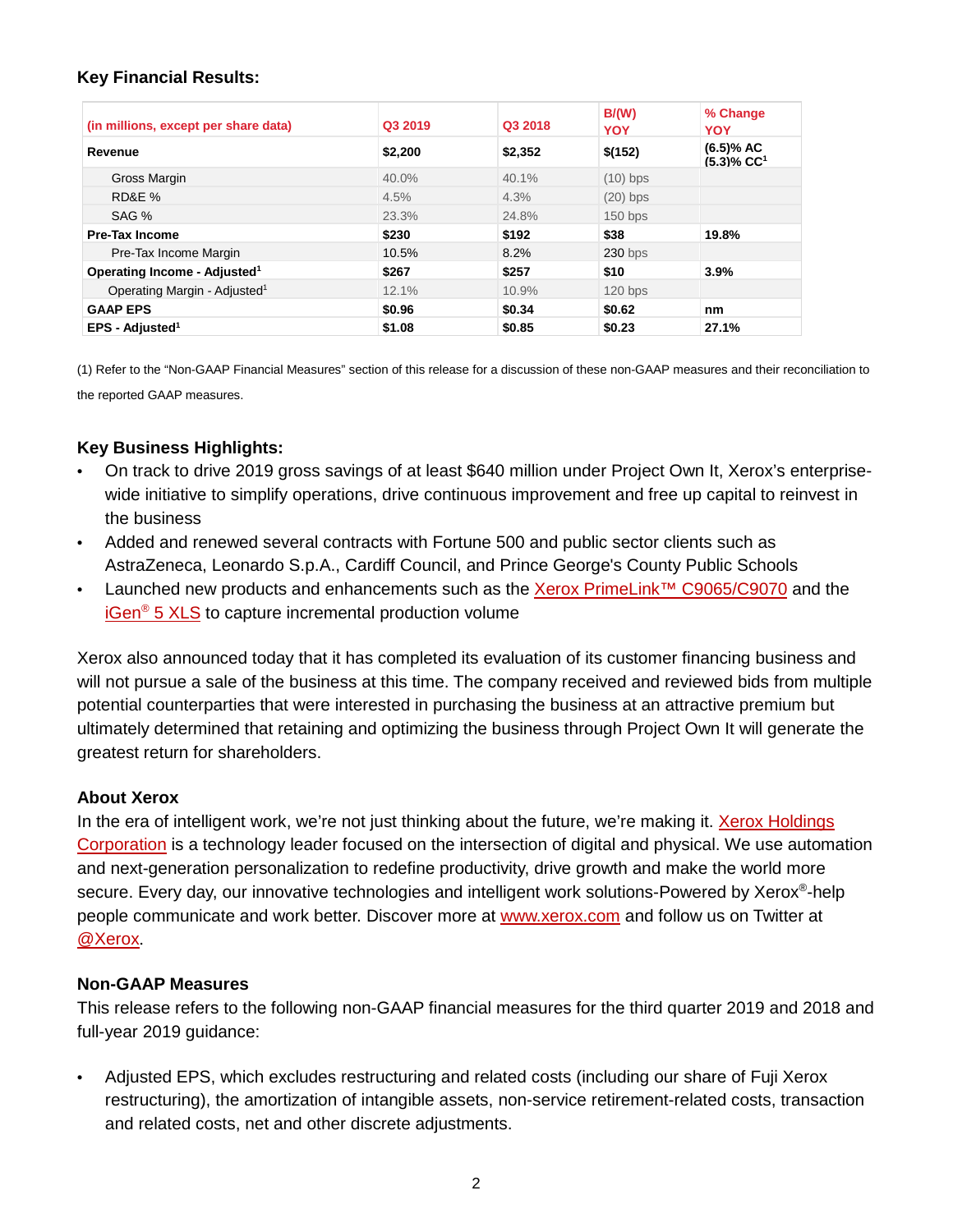- Adjusted operating margin and income, which exclude the EPS adjustments noted above as well as the remainder of other expenses, net.
- Constant currency (CC) revenue growth, which excludes the effects of currency translation.
- Free cash flow, which is cash flow from operations less capital expenditures.

Refer to the "Non-GAAP Financial Measures" section of this release for a discussion of these non-GAAP measures and their reconciliation to the reported GAAP measures.

### **Forward-Looking Statements**

This release, and other written or oral statements made from time to time by management contain "forward-looking statements" as defined in the Private Securities Litigation Reform Act of 1995. The words "anticipate", "believe", "estimate", "expect", "intend", "will", "should", "targeting", "projecting", "driving" and similar expressions, as they relate to us, our performance and/or our technology, are intended to identify forward-looking statements. These statements reflect management's current beliefs, assumptions and expectations and are subject to a number of factors that may cause actual results to differ materially. Such factors include but are not limited to: our ability to address our business challenges in order to reverse revenue declines, reduce costs and increase productivity so that we can invest in and grow our business; our ability to attract and retain key personnel; changes in economic and political conditions, trade protection measures, licensing requirements and tax laws in the United States and in the foreign countries in which we do business; the imposition of new or incremental trade protection measures such as tariffs and import or export restrictions; changes in foreign currency exchange rates; our ability to successfully develop new products, technologies and service offerings and to protect our intellectual property rights; the risk that multi-year contracts with governmental entities could be terminated prior to the end of the contract term and that civil or criminal penalties and administrative sanctions could be imposed on us if we fail to comply with the terms of such contracts and applicable law; the risk that partners, subcontractors and software vendors will not perform in a timely, quality manner; actions of competitors and our ability to promptly and effectively react to changing technologies and customer expectations; our ability to obtain adequate pricing for our products and services and to maintain and improve cost efficiency of operations, including savings from restructuring actions; the risk that confidential and/or individually identifiable information of ours, our customers, clients and employees could be inadvertently disclosed or disclosed as a result of a breach of our security systems due to cyber attacks or other intentional acts; reliance on third parties, including subcontractors, for manufacturing of products and provision of services; the exit of the United Kingdom from the European Union; our ability to manage changes in the printing environment and expand equipment placements; interest rates, cost of borrowing and access to credit markets; funding requirements associated with our employee pension and retiree health benefit plans; the risk that our operations and products may not comply with applicable worldwide regulatory requirements, particularly environmental regulations and directives and anticorruption laws; the outcome of litigation and regulatory proceedings to which we may be a party; any potential termination or restructuring of our relationship with Fujifilm Holdings Corporation; the shared services arrangements entered into by us as part of Project Own It; and other factors that are set forth in the "Risk Factors" section, the "Legal Proceedings" section, the "Management's Discussion and Analysis of Financial Condition and Results of Operations" section and other sections of Xerox Corporation's 2018 Annual Report on Form 10-K, as well as in Xerox Corporation's and Xerox Holdings Corporation's Quarterly Reports on Form 10-Q and Current Reports on Form 8-K filed with the SEC. These forwardlooking statements speak only as of the date of this release or as of the date to which they refer, and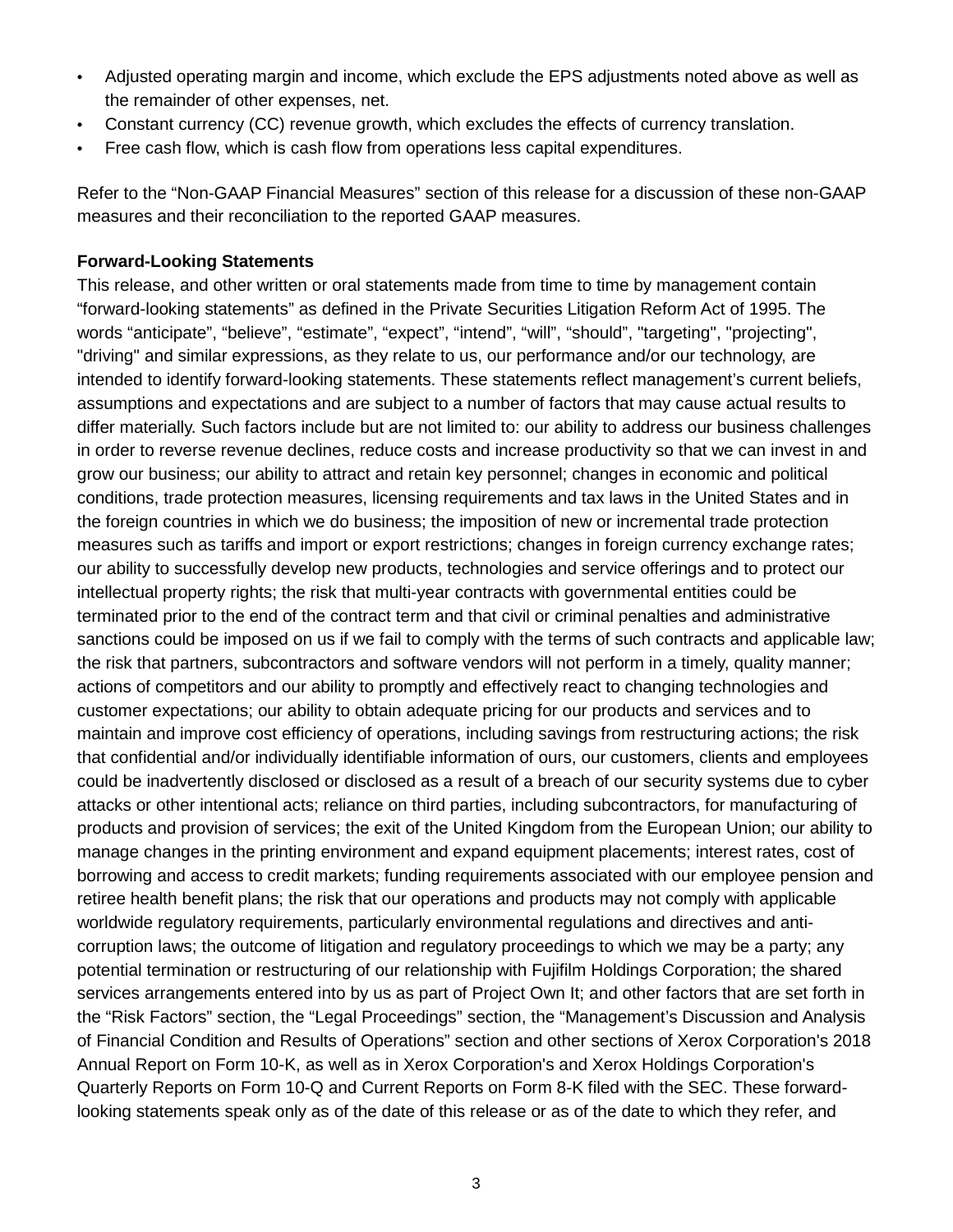Xerox assumes no obligation to update any forward-looking statements as a result of new information or future events or developments, except as required by law.

-XXX-

### **Media Contact:**

Caroline Gransee-Linsey, Xerox, +1-203-849-2359, [Caroline.Gransee-Linsey@xerox.com](mailto:Caroline.Gransee-Linsey@xerox.com)

### **Investor Contact:**

Ann Pettrone, Xerox, +1-203-849-2590, Ann. Pettrone@xerox.com

**Note:** To receive RSS news feeds, visit [https://www.news.xerox.com.](https://www.news.xerox.com/) For open commentary, industry perspectives and views, visit [http://twitter.com/xerox,](http://twitter.com/xerox) [http://www.facebook.com/XeroxCorp,](http://www.facebook.com/XeroxCorp) [https://www.instagram.com/xerox/,](https://www.instagram.com/xerox/) [http://www.linkedin.com/company/xerox,](http://www.linkedin.com/company/xerox) [http://www.youtube.com/XeroxCorp.](http://www.youtube.com/XeroxCorp)

Xerox<sup>®</sup>, iGen<sup>®</sup>, PrimeLink<sup>™</sup> and Powered by Xerox<sup>®</sup> are trademarks of Xerox in the United States and/or other countries.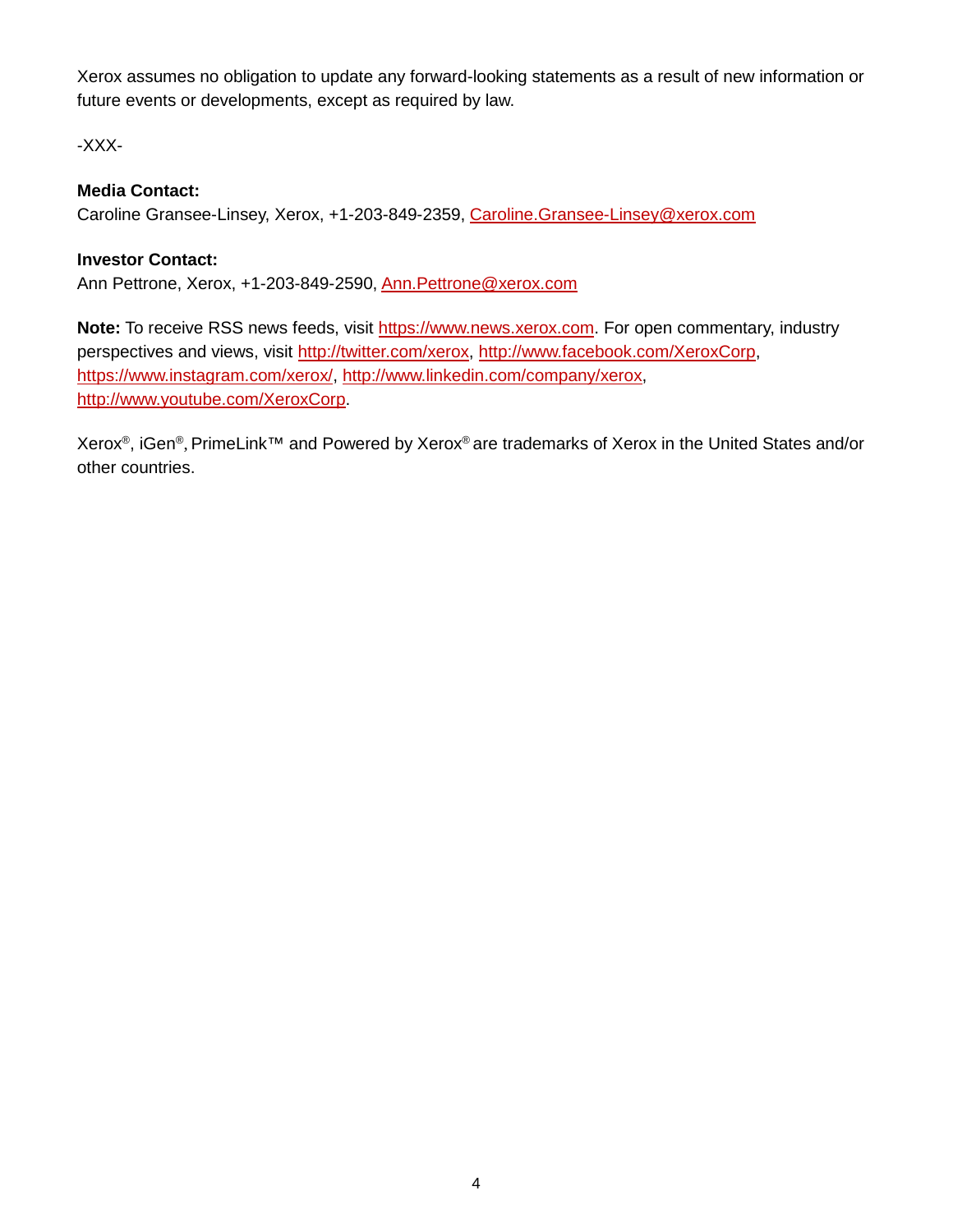### **XEROX HOLDINGS CORPORATION CONDENSED CONSOLIDATED STATEMENTS OF INCOME (UNAUDITED)**

|                                                           | <b>Three Months Ended</b><br>September 30, |    |           | Nine Months Ended<br>September 30, |                |    |       |  |
|-----------------------------------------------------------|--------------------------------------------|----|-----------|------------------------------------|----------------|----|-------|--|
| (in millions, except per-share data)                      | 2019                                       |    | 2018      |                                    | 2019           |    | 2018  |  |
| <b>Revenues</b>                                           |                                            |    |           |                                    |                |    |       |  |
| Sales <sup>(1)</sup>                                      | \$<br>804 \$                               |    | 856       | - \$                               | 2,379 \$       |    | 2,628 |  |
| Services, maintenance and rentals <sup>(1)</sup>          | 1,336                                      |    | 1,431     |                                    | 4,132          |    | 4,465 |  |
| Financing                                                 | 60                                         |    | 65        |                                    | 184            |    | 204   |  |
| <b>Total Revenues</b>                                     | 2,200                                      |    | 2,352     |                                    | 6,695          |    | 7,297 |  |
| <b>Costs and Expenses</b>                                 |                                            |    |           |                                    |                |    |       |  |
| Cost of sales $(1)$                                       | 515                                        |    | 539       |                                    | 1,531          |    | 1,664 |  |
| Cost of services, maintenance and rentals <sup>(1)</sup>  | 772                                        |    | 838       |                                    | 2,400          |    | 2,620 |  |
| Cost of financing                                         | 33                                         |    | 33        |                                    | 98             |    | 100   |  |
| Research, development and engineering expenses            | 100                                        |    | 102       |                                    | 280            |    | 303   |  |
| Selling, administrative and general expenses              | 513                                        |    | 583       |                                    | 1,580          |    | 1,835 |  |
| Restructuring and related costs                           | 27                                         |    | 29        |                                    | 176            |    | 91    |  |
| Amortization of intangible assets                         | 9                                          |    | 12        |                                    | 35             |    | 36    |  |
| Transaction and related costs, net                        | 4                                          |    | (33)      |                                    | 8              |    | 63    |  |
| Other expenses, net                                       | (3)                                        |    | 57        |                                    | 74             |    | 126   |  |
| <b>Total Costs and Expenses</b>                           | 1,970                                      |    | 2,160     |                                    | 6,182          |    | 6,838 |  |
| Income before Income Taxes & Equity Income <sup>(2)</sup> | 230                                        |    | 192       |                                    | 513            |    | 459   |  |
| Income tax expense                                        | 66                                         |    | 142       |                                    | 108            |    | 220   |  |
| Equity in net income (loss) of unconsolidated affiliates  | 58                                         |    | 43        |                                    | 137            |    | (6)   |  |
| <b>Net Income</b>                                         | 222                                        |    | 93        |                                    | 542            |    | 233   |  |
| Less: Net income attributable to noncontrolling interests | $\mathbf 1$                                |    | 4         |                                    | $\overline{7}$ |    | 9     |  |
| Net Income Attributable to Xerox Holdings                 | \$<br>221                                  | \$ | 89 \$     |                                    | 535 \$         |    | 224   |  |
|                                                           |                                            |    |           |                                    |                |    |       |  |
| <b>Basic Earnings per Share</b>                           | \$<br>0.99                                 | \$ | $0.34$ \$ |                                    | $2.34$ \$      |    | 0.84  |  |
| <b>Diluted Earnings per Share</b>                         | \$<br>0.96                                 | \$ | $0.34$ \$ |                                    | 2.27           | \$ | 0.83  |  |

*(1) Certain prior year amounts have been conformed to the current year presentation. See Appendix III for this change in presentation.*

*(2) Referred to as "Pre-Tax Income" throughout the remainder of this document.*

*\_\_\_\_\_\_\_\_\_\_\_\_\_\_\_\_\_\_\_\_\_\_\_\_\_\_\_\_*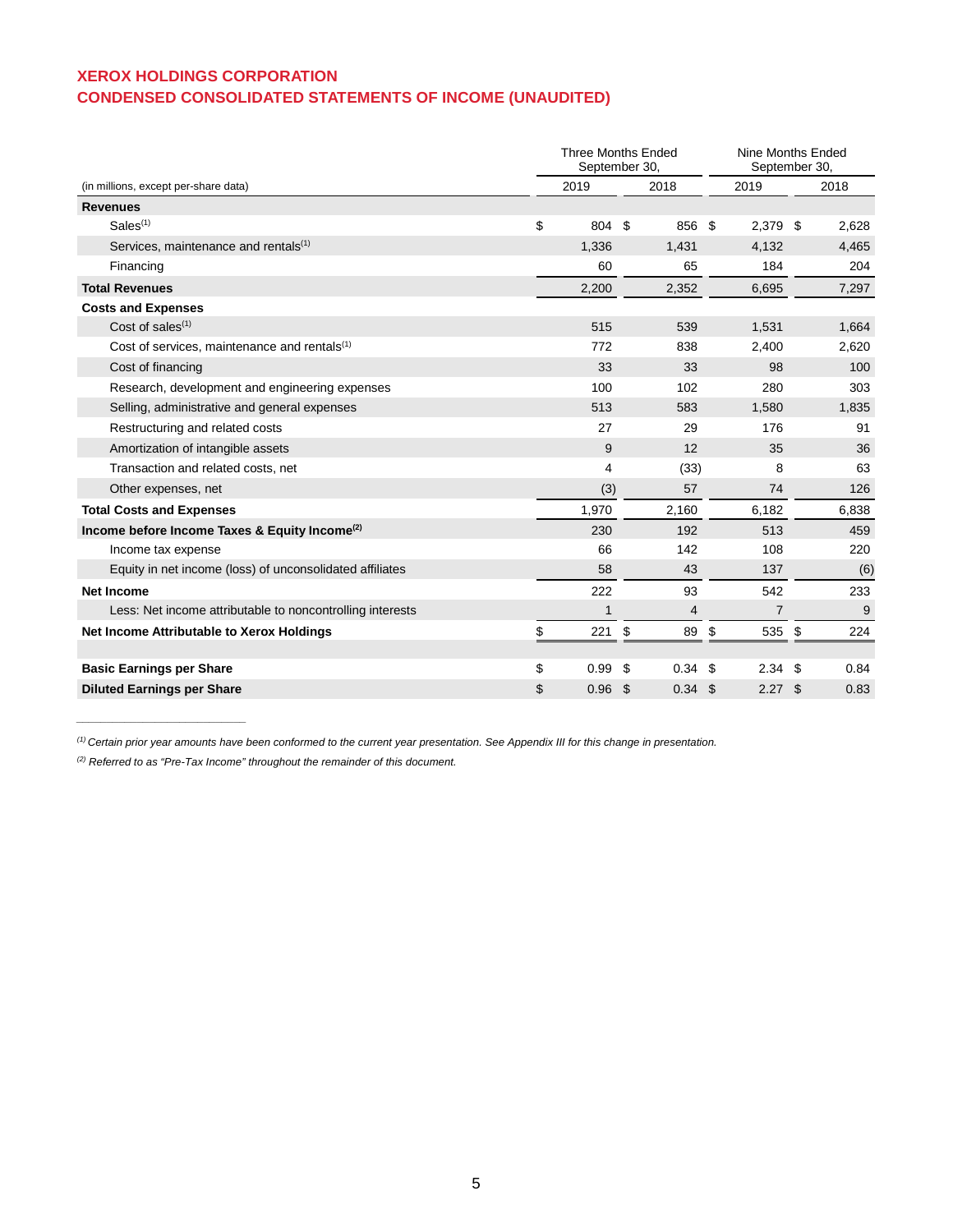### **XEROX HOLDINGS CORPORATION CONDENSED CONSOLIDATED STATEMENTS OF COMPREHENSIVE INCOME (UNAUDITED)**

|                                                                                   | Three Months Ended<br>September 30, |       |    |                  |    | Nine Months Ended<br>September 30, |    |       |  |
|-----------------------------------------------------------------------------------|-------------------------------------|-------|----|------------------|----|------------------------------------|----|-------|--|
| (in millions)                                                                     |                                     | 2019  |    | 2018             |    | 2019                               |    | 2018  |  |
| Net income                                                                        | \$                                  | 222S  |    | $93 \text{ } $$  |    | 542 \$                             |    | 233   |  |
| Less: Net income attributable to noncontrolling interests                         |                                     |       |    | 4                |    |                                    |    | 9     |  |
| <b>Net Income Attributable to Xerox Holdings</b>                                  |                                     | 221   |    | 89               |    | 535                                |    | 224   |  |
| Other Comprehensive (Loss) Income, Net                                            |                                     |       |    |                  |    |                                    |    |       |  |
| Translation adjustments, net                                                      |                                     | (155) |    | (13)             |    | (122)                              |    | (159) |  |
| Unrealized gains (losses), net                                                    |                                     |       |    | (9)              |    | 3                                  |    | 5     |  |
| Changes in defined benefit plans, net                                             |                                     | (48)  |    | 83               |    | (38)                               |    | 191   |  |
| Other Comprehensive (Loss) Income, Net                                            |                                     | (202) |    | 61               |    | (157)                              |    | 37    |  |
| Less: Other comprehensive income, net attributable to<br>noncontrolling interests |                                     |       |    |                  |    |                                    |    |       |  |
| Other Comprehensive (Loss) Income, Net Attributable to<br><b>Xerox Holdings</b>   |                                     | (203) |    | 61               |    | (158)                              |    | 37    |  |
| <b>Comprehensive Income, Net</b>                                                  |                                     | 20    |    | 154              |    | 385                                |    | 270   |  |
| Less: Comprehensive income, net attributable to<br>noncontrolling interests       |                                     | 2     |    | 4                |    | 8                                  |    | 9     |  |
| <b>Comprehensive Income, Net Attributable to Xerox Holdings</b>                   | \$                                  | 18    | \$ | 150 <sub>1</sub> | \$ | 377                                | \$ | 261   |  |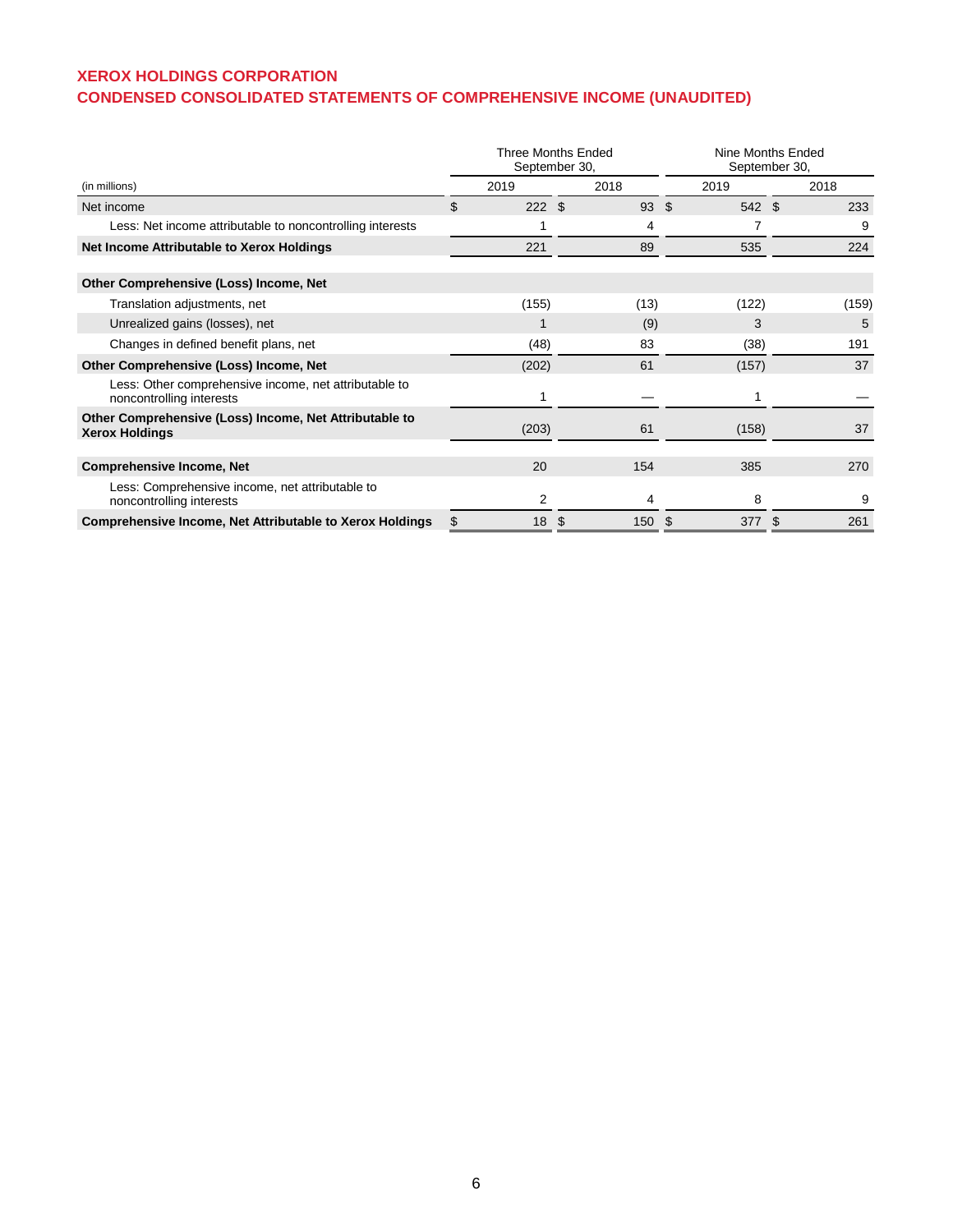### **XEROX HOLDINGS CORPORATION CONDENSED CONSOLIDATED BALANCE SHEETS (UNAUDITED)**

| (in millions, except share data in thousands)                                          |         | September 30, 2019 |    |                |
|----------------------------------------------------------------------------------------|---------|--------------------|----|----------------|
| <b>Assets</b>                                                                          |         |                    |    |                |
| Cash and cash equivalents                                                              | \$      | 922 \$             |    | 1,084          |
| Accounts receivable, net                                                               |         | 1,188              |    | 1,276          |
| Billed portion of finance receivables, net                                             |         | 106                |    | 105            |
| Finance receivables, net                                                               |         | 1,145              |    | 1,218          |
| Inventories                                                                            |         | 758                |    | 818            |
| Other current assets                                                                   |         | 221                |    | 194            |
| <b>Total current assets</b>                                                            |         | 4,340              |    | 4.695          |
| Finance receivables due after one year, net                                            |         | 2,037              |    | 2,149          |
| Equipment on operating leases, net                                                     |         | 374                |    | 442            |
| Land, buildings and equipment, net                                                     |         | 442                |    | 499            |
| Investments in affiliates, at equity                                                   |         | 1,517              |    | 1,403          |
| Intangible assets, net                                                                 |         | 203                |    | 220            |
| Goodwill                                                                               |         | 3,853              |    | 3,867          |
| Deferred tax assets                                                                    |         | 688                |    | 740            |
| Other long-term assets                                                                 |         | 1,206              |    | 859            |
| <b>Total Assets</b>                                                                    | \$      | 14,660             | \$ | 14,874         |
| <b>Liabilities and Equity</b><br>Short-term debt and current portion of long-term debt | \$      | $1,602$ \$         |    | 961            |
| Accounts payable                                                                       |         | 1,070              |    | 1,091          |
| Accrued compensation and benefits costs                                                |         | 321                |    | 349            |
| Accrued expenses and other current liabilities                                         |         | 930                |    | 850            |
|                                                                                        |         |                    |    |                |
| <b>Total current liabilities</b><br>Long-term debt                                     |         | 3,923<br>3,230     |    | 3,251<br>4,269 |
| Pension and other benefit liabilities                                                  |         | 1,599              |    | 1,482          |
| Post-retirement medical benefits                                                       |         | 335                |    | 350            |
| Other long-term liabilities                                                            |         | 473                |    | 269            |
| <b>Total Liabilities</b>                                                               |         | 9,560              |    | 9,621          |
|                                                                                        |         |                    |    |                |
| <b>Convertible Preferred Stock</b>                                                     |         | 214                |    | 214            |
|                                                                                        |         |                    |    |                |
| Common stock                                                                           |         | 221                |    | 232            |
| Additional paid-in capital                                                             |         | 3,000              |    | 3,321          |
| Treasury stock, at cost                                                                |         | (68)               |    | (55)           |
| Retained earnings                                                                      |         | 5,552              |    | 5,072          |
| Accumulated other comprehensive loss                                                   |         | (3, 850)           |    | (3, 565)       |
| Xerox Holdings shareholders' equity                                                    |         | 4,855              |    | 5,005          |
| Noncontrolling interests                                                               |         | 31                 |    | 34             |
| <b>Total Equity</b>                                                                    |         | 4,886              |    | 5,039          |
| <b>Total Liabilities and Equity</b>                                                    | \$      | 14,660             | \$ | 14,874         |
|                                                                                        |         |                    |    |                |
| Shares of common stock issued                                                          | 221,292 |                    |    | 231,690        |
| <b>Treasury stock</b>                                                                  |         | (2,329)            |    | (2,067)        |
| <b>Shares of Common Stock Outstanding</b>                                              | 218,963 |                    |    | 229,623        |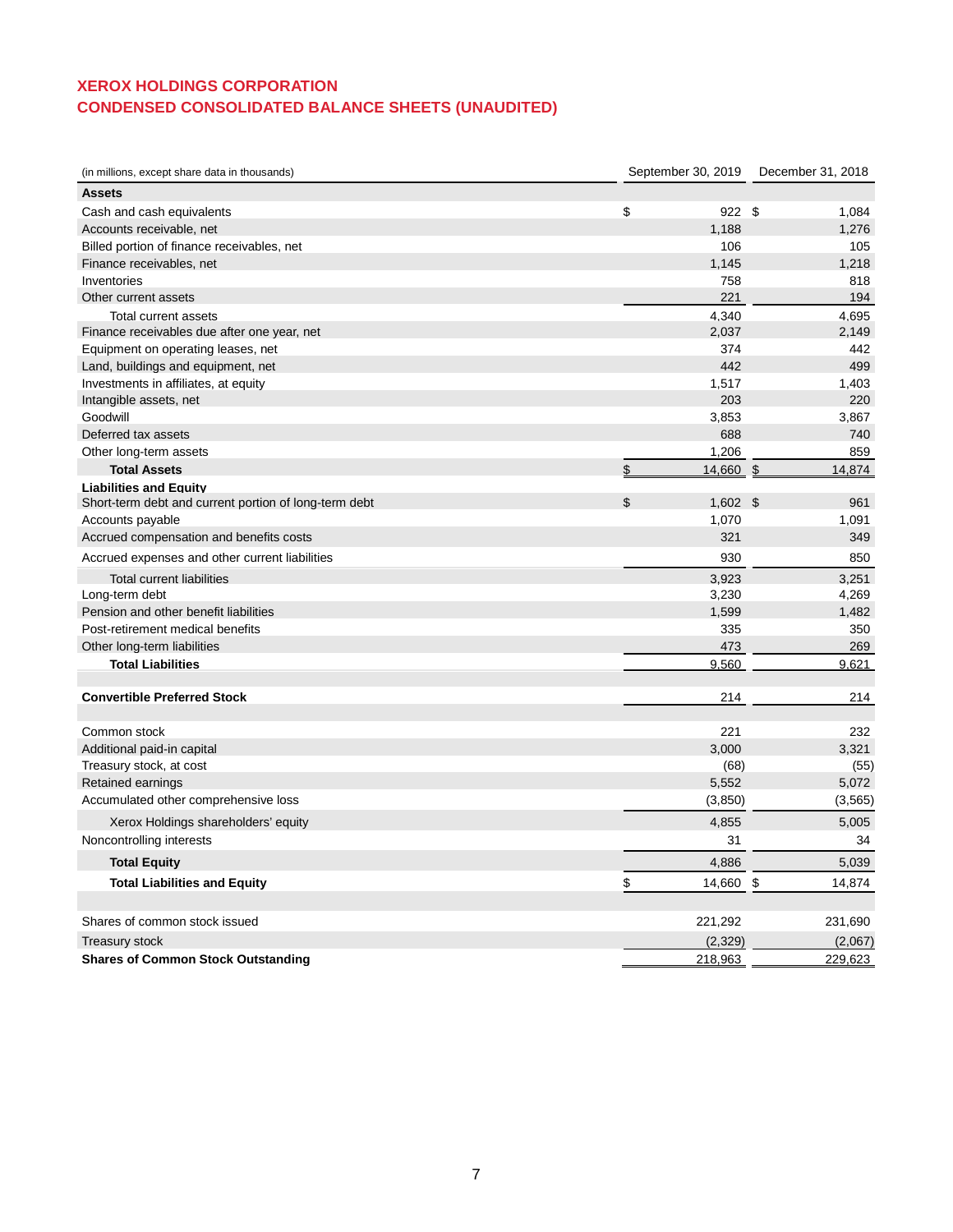### **XEROX HOLDINGS CORPORATION CONDENSED CONSOLIDATED STATEMENTS OF CASH FLOWS (UNAUDITED)**

|                                                                                      | <b>Three Months Ended</b><br>September 30 |          |  |                | Nine Months Ended<br>September 30. |              |  |              |  |
|--------------------------------------------------------------------------------------|-------------------------------------------|----------|--|----------------|------------------------------------|--------------|--|--------------|--|
| (in millions)                                                                        |                                           | 2019     |  | 2018           |                                    | 2019         |  | 2018         |  |
| <b>Cash Flows from Operating Activities</b>                                          |                                           |          |  |                |                                    |              |  |              |  |
| Net Income                                                                           | \$                                        | $222$ \$ |  | 93 \$          |                                    | 542 \$       |  | 233          |  |
| Adjustments required to reconcile Net income to Cash flows from operating activities |                                           |          |  |                |                                    |              |  |              |  |
| Depreciation and amortization                                                        |                                           | 104      |  | 122            |                                    | 332          |  | 398          |  |
| Provisions                                                                           |                                           | 16       |  | 16             |                                    | 58           |  | 56           |  |
| Net gain on sales of businesses and assets                                           |                                           | (19)     |  | (3)            |                                    | (20)         |  | (35)         |  |
| Undistributed equity in net income of unconsolidated affiliates                      |                                           | (59)     |  | (43)           |                                    | (102)        |  | 9            |  |
| Stock-based compensation                                                             |                                           | 11       |  | 15             |                                    | 41           |  | 44           |  |
| Restructuring and asset impairment charges                                           |                                           | 8        |  | 29             |                                    | 80           |  | 91           |  |
| Payments for restructurings                                                          |                                           | (17)     |  | (39)           |                                    | (71)         |  | (130)        |  |
| Defined benefit pension cost                                                         |                                           | 21       |  | 36             |                                    | 89           |  | 89           |  |
| Contributions to defined benefit pension plans                                       |                                           | (37)     |  | (36)           |                                    | (107)        |  | (111)        |  |
| Decrease in accounts receivable and billed portion of finance receivables            |                                           | 51       |  | $\mathbf{1}$   |                                    | 62           |  | 37           |  |
| Decrease (increase) in inventories                                                   |                                           | 16       |  | (20)           |                                    | 33           |  | (91)         |  |
| Increase in equipment on operating leases                                            |                                           | (41)     |  | (63)           |                                    | (113)        |  | (182)        |  |
| Decrease in finance receivables                                                      |                                           | 5        |  | 39             |                                    | 124          |  | 181          |  |
| (Increase) decrease in other current and long-term assets                            |                                           | (14)     |  | (4)            |                                    | $\mathbf{1}$ |  | 17           |  |
| Increase (decrease) in accounts payable                                              |                                           | 21       |  | (31)           |                                    | (34)         |  | 12           |  |
| (Decrease) increase in accrued compensation                                          |                                           | (15)     |  | $\overline{4}$ |                                    | (99)         |  | (97)         |  |
| Increase in other current and long-term liabilities                                  |                                           | 27       |  | 15             |                                    | 19           |  | 11           |  |
| Net change in income tax assets and liabilities                                      |                                           | 40       |  | 124            |                                    | 27           |  | 165          |  |
| Net change in derivative assets and liabilities                                      |                                           | 5        |  | 21             |                                    | 15           |  | (2)          |  |
| Other operating, net                                                                 |                                           | 11       |  | (2)            |                                    | 18           |  | 30           |  |
| Net cash provided by operating activities                                            |                                           | 356      |  | 274            |                                    | 895          |  | 725          |  |
| <b>Cash Flows from Investing Activities</b>                                          |                                           |          |  |                |                                    |              |  |              |  |
| Cost of additions to land, buildings, equipment and software                         |                                           | (17)     |  | (23)           |                                    | (48)         |  | (73)         |  |
| Proceeds from sales of businesses and assets                                         |                                           | 20       |  |                |                                    | 21           |  | 32           |  |
| Acquisitions, net of cash acquired                                                   |                                           |          |  |                |                                    | (42)         |  |              |  |
| Other investing, net                                                                 |                                           | 1        |  |                |                                    | $\mathbf{1}$ |  | $\mathbf{1}$ |  |
| Net cash provided by (used in) investing activities                                  |                                           | 4        |  | (23)           |                                    | (68)         |  | (40)         |  |
| <b>Cash Flows from Financing Activities</b>                                          |                                           |          |  |                |                                    |              |  |              |  |
| Net proceeds (payments) on debt                                                      |                                           | 2        |  |                |                                    | (399)        |  | (306)        |  |
| <b>Dividends</b>                                                                     |                                           | (61)     |  | (69)           |                                    | (183)        |  | (204)        |  |
| Payments to acquire treasury stock, including fees                                   |                                           | (68)     |  | (284)          |                                    | (368)        |  | (284)        |  |
| Other financing, net                                                                 |                                           | (10)     |  | (6)            |                                    | (33)         |  | (21)         |  |
| Net cash used in financing activities                                                |                                           | (137)    |  | (359)          |                                    | (983)        |  | (815)        |  |
| Effect of exchange rate changes on cash, cash equivalents and restricted cash        |                                           | (20)     |  | (1)            |                                    | (13)         |  | (20)         |  |
| Increase (decrease) in cash, cash equivalents and restricted cash                    |                                           | 203      |  | (109)          |                                    | (169)        |  | (150)        |  |
| Cash, cash equivalents and restricted cash at beginning of period                    |                                           | 776      |  | 1,327          |                                    | 1,148        |  | 1,368        |  |
| Cash, Cash Equivalents and Restricted Cash at End of Period                          | \$                                        | 979 \$   |  | 1,218 \$       |                                    | 979 \$       |  | 1,218        |  |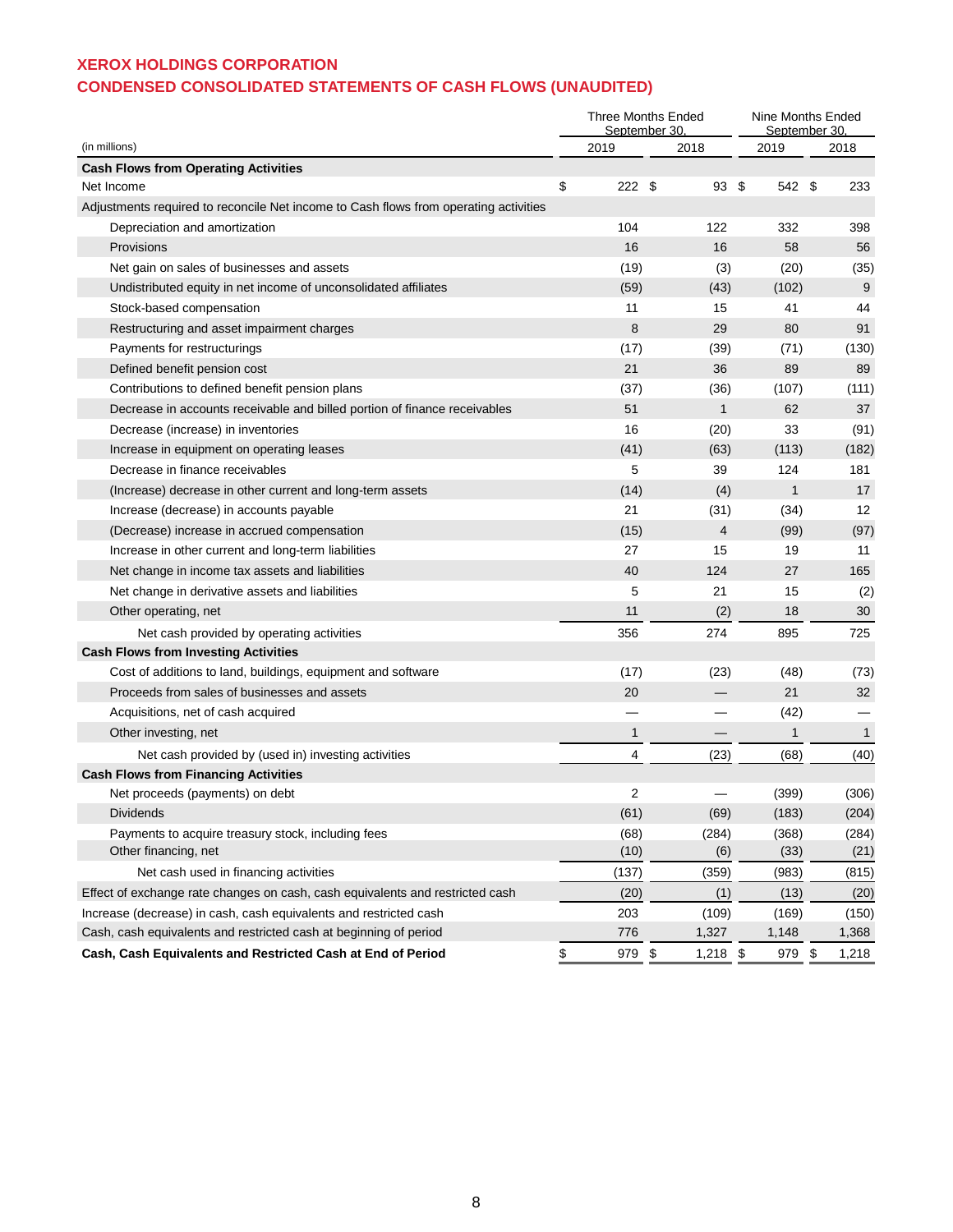## **Revenues**

|                                                                                 | <b>Three Months Ended</b><br>September 30, |                           |       |             |                |      | % of Total Revenue |
|---------------------------------------------------------------------------------|--------------------------------------------|---------------------------|-------|-------------|----------------|------|--------------------|
| (in millions)                                                                   | 2019                                       |                           | 2018  | %<br>Change | CC %<br>Change | 2019 | 2018               |
| Equipment sales                                                                 | \$<br>494 \$                               |                           | 511   | $(3.3)\%$   | $(2.2)\%$      | 22%  | 22%                |
| Post sale revenue                                                               | 1,706                                      |                           | 1,841 | (7.3)%      | (6.2)%         | 78%  | 78%                |
| <b>Total Revenue</b>                                                            | \$<br>$2,200$ \$                           |                           | 2,352 | (6.5)%      | (5.3)%         | 100% | 100%               |
| <b>Reconciliation to Condensed Consolidated</b><br><b>Statements of Income:</b> |                                            |                           |       |             |                |      |                    |
| Sales <sup>(1)</sup>                                                            | \$<br>804 \$                               |                           | 856   | (6.1)%      | (5.0)%         |      |                    |
| Less: Supplies, paper and other sales <sup>(1)</sup>                            | (310)                                      |                           | (345) | $(10.1)\%$  | (9.2)%         |      |                    |
| <b>Equipment Sales</b>                                                          | \$<br>494 \$                               |                           | 511   | $(3.3)\%$   | $(2.2)\%$      |      |                    |
|                                                                                 |                                            |                           |       |             |                |      |                    |
| Services, maintenance and rentals(1)                                            | \$<br>1,336                                | \$                        | 1,431 | (6.6)%      | (5.6)%         |      |                    |
| Add: Supplies, paper and other sales <sup>(1)</sup>                             | 310                                        |                           | 345   | $(10.1)\%$  | (9.2)%         |      |                    |
| Add: Financing                                                                  | 60                                         |                           | 65    | (7.7)%      | (7.0)%         |      |                    |
| <b>Post Sale Revenue</b>                                                        | \$<br>1,706                                | $\boldsymbol{\mathsf{S}}$ | 1,841 | (7.3)%      | (6.2)%         |      |                    |
| Americas                                                                        | \$<br>$1,487$ \$                           |                           | 1,544 | $(3.7)\%$   | $(3.6)\%$      | 68%  | 66%                |
| <b>EMEA</b>                                                                     | 641                                        |                           | 713   | $(10.1)\%$  | (6.8)%         | 29%  | 30%                |
| Other                                                                           | 72                                         |                           | 95    | $(24.2)\%$  | $(24.2)\%$     | 3%   | 4%                 |
| Total Revenue <sup>(2)</sup>                                                    | \$<br>$2,200$ \$                           |                           | 2,352 | (6.5)%      | (5.3)%         | 100% | 100%               |
| Memo:                                                                           |                                            |                           |       |             |                |      |                    |
| Xerox Services <sup>(3)</sup>                                                   | \$<br>830 \$                               |                           | 883   | (6.0)%      | (4.6)%         | 38%  | 38%                |
|                                                                                 |                                            |                           |       |             |                |      |                    |

*CC - Constant Currency (see "Non-GAAP Financial Measures" section).*

*(1) Certain prior year amounts have been conformed to the current year presentation. See Appendix III for this change in presentation.*

*(2) Refer to Appendix II for our Geographic Sales Channels and Products and Offerings Definitions.*

*(3) Excluding equipment revenue, Xerox Services was \$719 million and \$760 million in the third quarter 2019 and 2018, respectively, representing a decrease of 5.4% including a 1.6-percentage point unfavorable impact from currency.*

Third quarter 2019 total revenue decreased 6.5% as compared to third quarter 2018, including a 1.2-percentage point unfavorable impact from currency, and an approximate 0.7-percentage point unfavorable impact from lower OEM sales. Third quarter 2019 total revenue reflected the following:

- **Post sale revenue** primarily reflects contracted services, equipment maintenance, supplies and financing. These revenues are associated not only with the population of devices in the field, which is affected by installs and removals, but also by the page volumes generated from the usage of such devices, and the revenue per printed page. Post sale revenue also includes transactional IT hardware sales and implementation services from our XBS organization. Post sale revenue decreased 7.3% as compared to third quarter 2018, including a 1.1-percentage point unfavorable impact from currency, and reflected the following:
	- **Services, maintenance and rentals revenue** includes rental and maintenance revenue (including bundled supplies) as well as the post sale component of the document services revenue from our Xerox Services offerings. These revenues decreased 6.6% as compared to third quarter 2018, including a 1.0 percentage point unfavorable impact from currency. The decline at constant currency<sup>1</sup> reflected the continuing trend of lower page volumes (including a higher mix of lower usage products), an ongoing competitive price environment, and a lower population of devices, which are partially associated with continued lower Enterprise signings and lower installs in prior periods.
	- **Supplies, paper and other sales** includes unbundled supplies and other sales. These revenues decreased 10.1% as compared to third quarter 2018, including a 0.9-percentage point unfavorable impact from currency and a 3.9-percentage point unfavorable impact from lower OEM sales. Excluding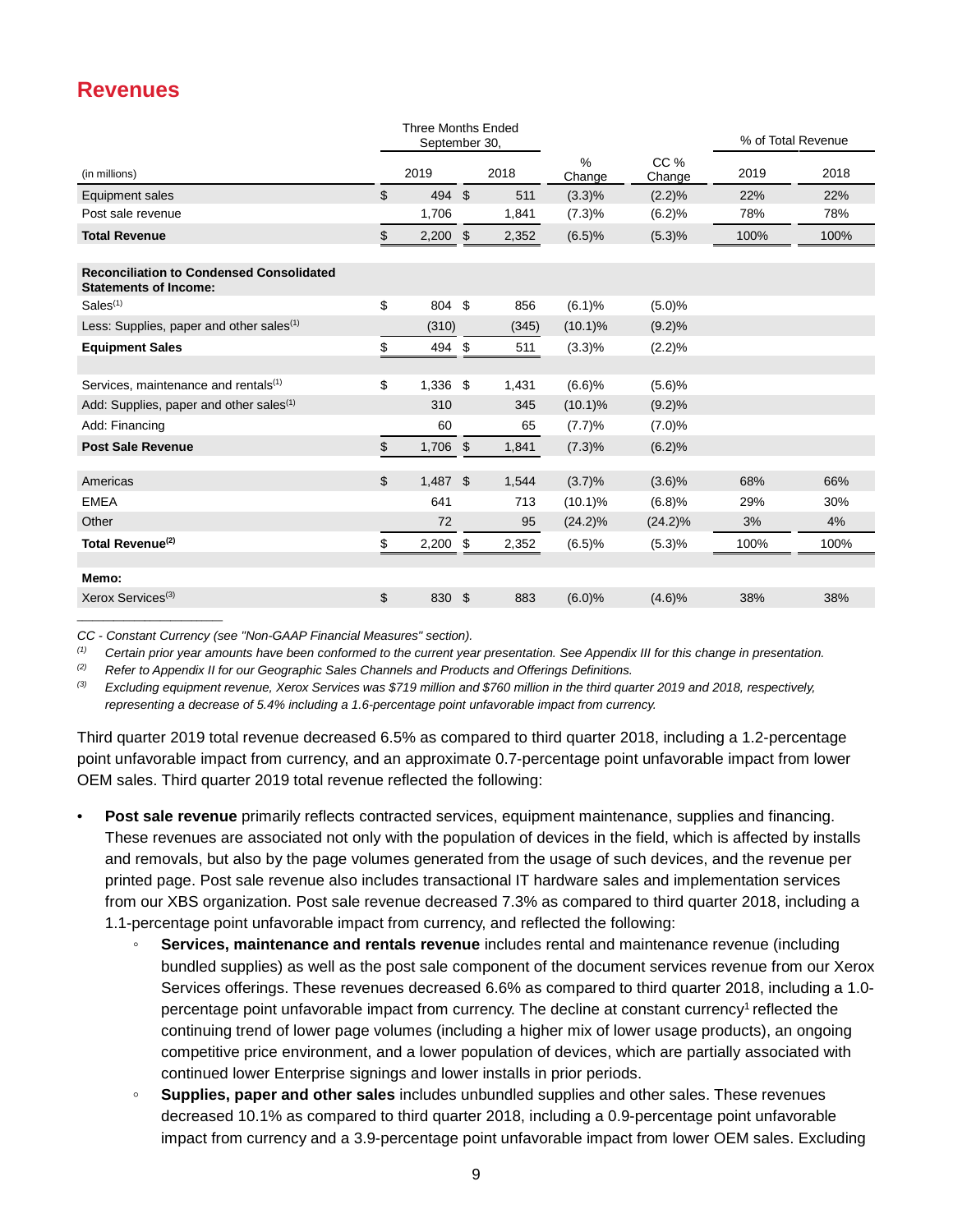OEM sales, the decline at constant currency<sup>1</sup> reflected lower paper sales from developing markets (primarily from the Latin America region), as well as the impact of lower supplies revenues primarily associated with lower page volume trends. These declines were partially offset by the implementation of a large transactional IT sales arrangement from our XBS organization.

**◦ Financing revenue** is generated from financed equipment sale transactions. The 7.7% decline in these revenues reflected a continued decline in the finance receivables balance due to lower equipment sales in prior periods and included a 0.7-percentage point unfavorable impact from currency.

| Three Months Ended<br>September 30, |    |       |      |      |             | % of Equipment Sales      |      |      |  |
|-------------------------------------|----|-------|------|------|-------------|---------------------------|------|------|--|
| (in millions)                       |    | 2019  |      | 2018 | %<br>Change | CC <sub>%</sub><br>Change | 2019 | 2018 |  |
| Entry                               | \$ | 49 \$ |      | 56   | $(12.5)\%$  | $(10.9)\%$                | 10%  | 11%  |  |
| Mid-range                           |    | 344   |      | 351  | $(2.0)\%$   | $(1.2)\%$                 | 70%  | 69%  |  |
| High-end                            |    | 96    |      | 94   | 2.1%        | 3.4%                      | 19%  | 18%  |  |
| Other                               |    | 5     |      | 10   | $(50.0)\%$  | $(50.0)\%$                | 1%   | 2%   |  |
| <b>Equipment Sales</b>              | \$ | 494   | - \$ | 511  | $(3.3)\%$   | $(2.2)\%$                 | 100% | 100% |  |

*CC - Constant Currency (see "Non-GAAP Financial Measures" section).*

\_\_\_\_\_\_\_\_\_\_\_\_\_\_\_\_\_\_\_\_\_\_\_\_\_\_\_\_

- **Equipment sales revenue** decreased 3.3% as compared to third quarter 2018, including a 1.1-percentage point unfavorable impact from currency as well as the impact of price declines of approximately 5%. The decline at constant currency<sup>1</sup> was primarily driven by lower sales of our office-centric devices (entry and mid-range products) partially offset by higher sales of our production-centric systems (high-end). The decline at constant currency<sup>1</sup> reflected the following:
	- **Entry -** The decrease reflected lower sales of devices primarily from developing market regions in EMEA reflecting in part continued weakness and delayed decisions as a result of uncertainty in the economic environment. Revenues from entry products through our indirect channels in the U.S. also declined as they were further impacted by price investments, and lower sales of devices from the lower end of the portfolio.
	- **Mid-range -** The decrease reflected lower sales from EMEA, primarily from developing market regions reflecting in part continued weakness and delayed decisions as a result of uncertainty in the economic environment. Revenues from our Americas region were flat as compared to the prior year, reflecting the favorable impact of a large account order (part of a refresh cycle), some of which occurred earlier than anticipated, offsetting lower sales from our US indirect channels and from our XBS sales organization, which continued to gradually stabilize from the impact of organizational changes that were part of our Project Own It transformation actions (including the transitioning of accounts to implement coverage changes, consolidation of real estate locations and the reduction of management layers).
	- **High-end -** The increase reflected higher sales of color systems associated with continued demand for our Iridesse production press and installs of our Versant production systems, as well as higher sales of our iGen press in the U.S., partially offset by lower sales of black-and-white systems.

### *Total Installs*

Installs reflect new placement of devices only. Revenue associated with equipment installations may be reflected up-front in Equipment sales or over time either through rental income or as part of our Xerox Services revenues (which are both reported within our post sale revenues), depending on the terms and conditions of our agreements with customers. Installs include activity from Xerox Services and Xerox-branded products shipped to our XBS sales unit. Detail by product group (see Appendix II) is shown below: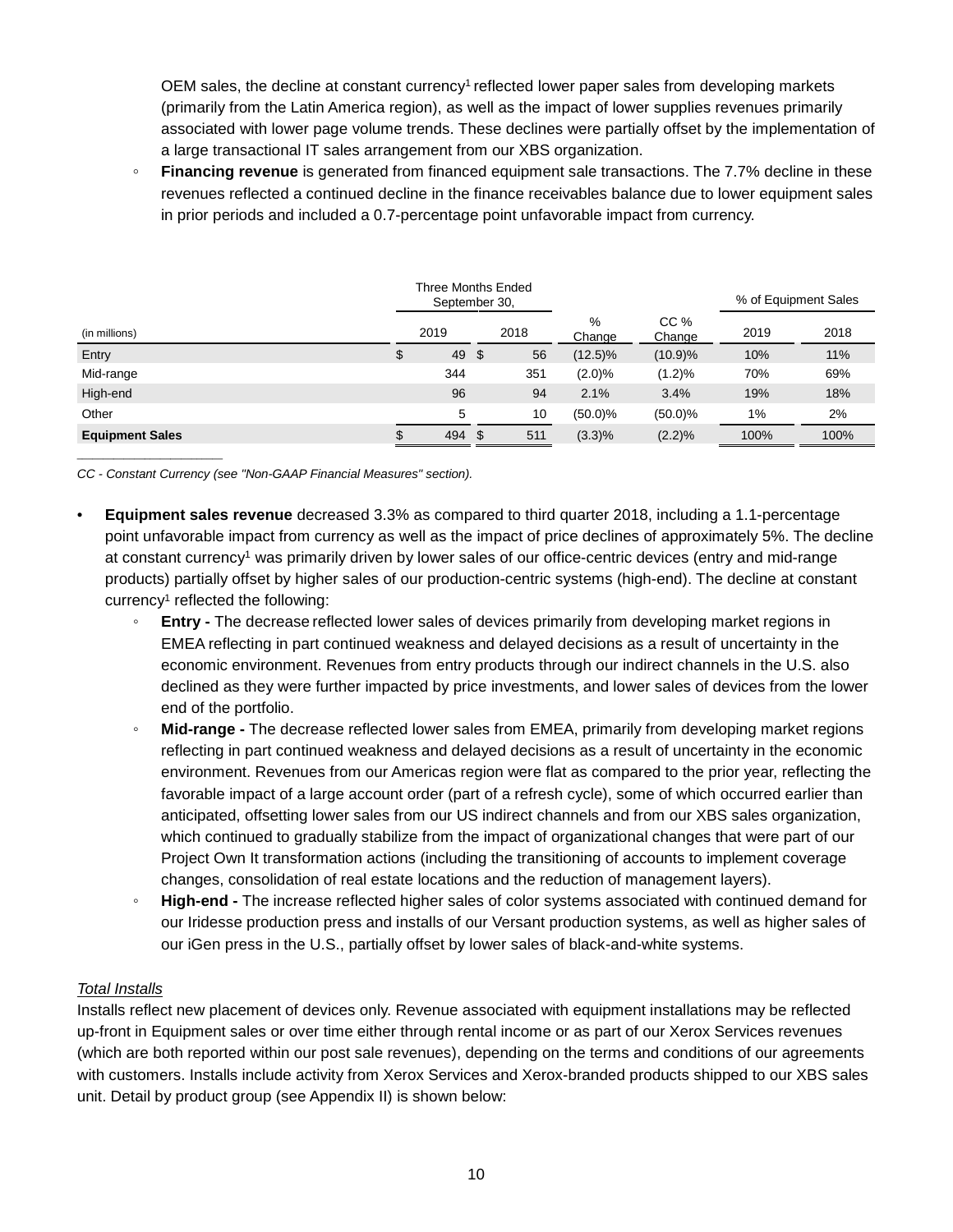### *Entry2*

- 10% increase in color multifunction devices reflecting higher installs of ConnectKey devices primarily from our indirect channels in the U.S. partially offset by lower installs from EMEA.
- 6% decrease in black-and-white multifunction devices driven by lower activity primarily from our indirect channels in the U.S. and from EMEA.

### *Mid-Range3*

- 2% increase in mid-range color installs primarily reflecting installs associated with a large account's refresh cycle order.
- 20% decrease in mid-range black-and-white reflecting lower installs of ConnectKey devices primarily from developing market regions and from our indirect channels in the U.S. The decline also reflected global market trends.

### *High-End3*

\_\_\_\_\_\_\_\_\_\_\_\_\_\_\_\_\_\_\_\_\_\_\_\_\_\_\_

- 12% increase in high-end color installs reflecting continued demand for our Iridesse production press and higher installs of our lower-end Versant production systems as well as higher activity from iGen in North America.
- 22% decrease in high-end black-and-white systems.

*<sup>(1)</sup> See the "Non-GAAP Financial Measures" section for an explanation of the non-GAAP financial measure.*

*<sup>(2)</sup> When combined with OEM sales, Entry color multifunction devices increased 10%, while Entry black-and-white multifunction devices decreased 7%.*

*<sup>(3)</sup> Mid-range and High-end color installations exclude Fuji Xerox digital front-end sales; including Fuji Xerox digital front-end sales, Mid-range color devices increased 2%, and High-end color systems increased 12%.*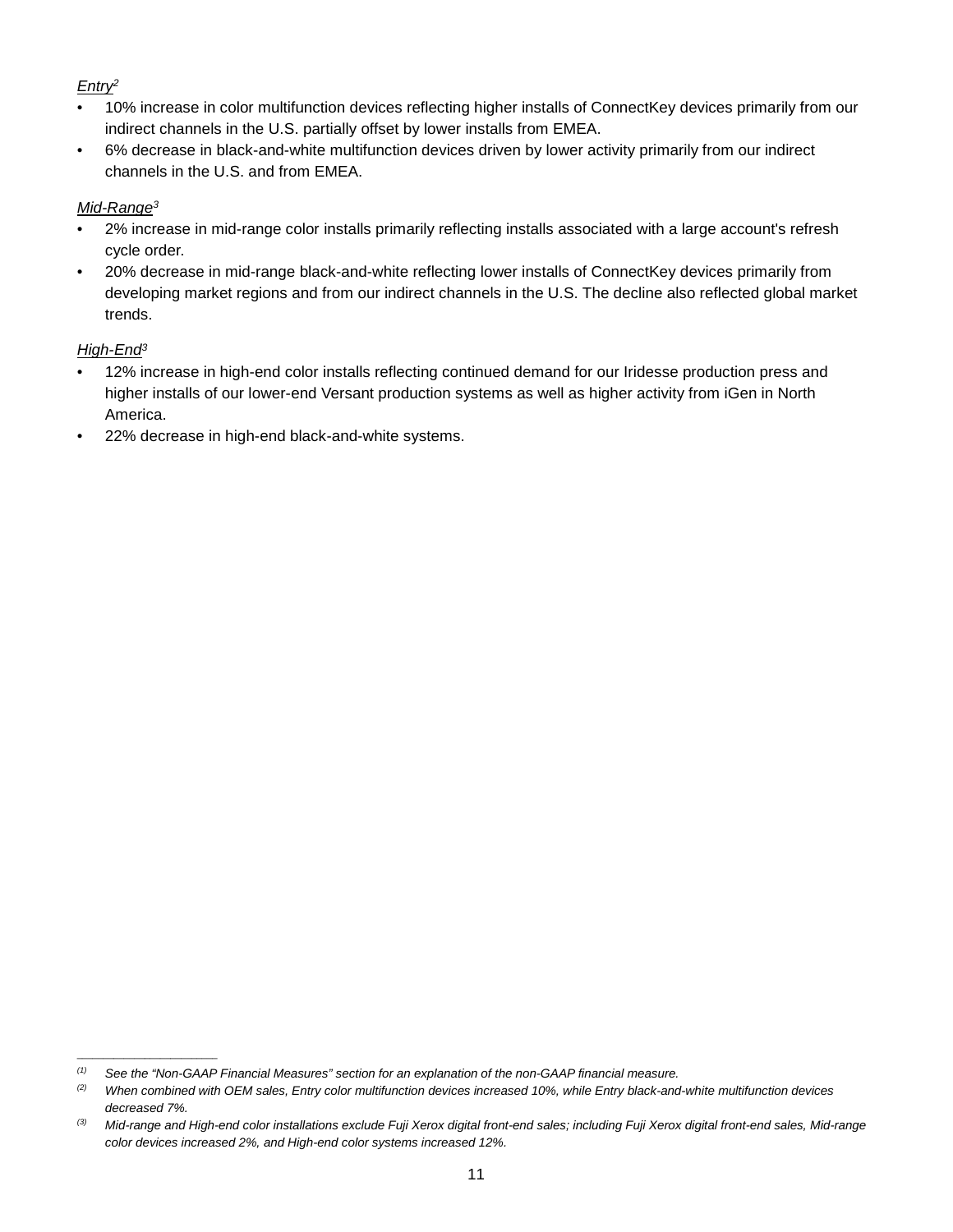## **Costs, Expenses and Other Income**

### **Summary of Key Financial Ratios**

The following is a summary of key financial ratios used to assess our performance:

|                                          | Three Months Ended September 30, |       |           |    |              |  |
|------------------------------------------|----------------------------------|-------|-----------|----|--------------|--|
| (in millions)                            |                                  | 2019  | 2018      |    | B/(W)        |  |
| <b>Gross Profit</b>                      | \$                               | 880   | \$<br>942 | \$ | (62)         |  |
| RD&E                                     |                                  | 100   | 102       |    | 2            |  |
| <b>SAG</b>                               |                                  | 513   | 583       |    | 70           |  |
|                                          |                                  |       |           |    |              |  |
| Equipment Gross Margin                   |                                  | 34.4% | 34.6%     |    | $(0.2)$ pts. |  |
| Post sale Gross Margin                   |                                  | 41.6% | 41.6%     |    | $0.0$ pts.   |  |
| <b>Total Gross Margin</b>                |                                  | 40.0% | 40.1%     |    | $(0.1)$ pts. |  |
| RD&E as a % of Revenue                   |                                  | 4.5%  | 4.3%      |    | $(0.2)$ pts. |  |
| SAG as a % of Revenue                    |                                  | 23.3% | 24.8%     |    | $1.5$ pts.   |  |
|                                          |                                  |       |           |    |              |  |
| Pre-tax Income                           | \$                               | 230   | \$<br>192 | \$ | 38           |  |
| Pre-tax Income Margin                    |                                  | 10.5% | 8.2%      |    | 2.3 pts.     |  |
|                                          |                                  |       |           |    |              |  |
| Adjusted <sup>(1)</sup> Operating Profit | \$                               | 267   | \$<br>257 | \$ | 10           |  |
| Adjusted <sup>(1)</sup> Operating Margin |                                  | 12.1% | 10.9%     |    | 1.2 pts.     |  |

*(1) See the "Non-GAAP Financial Measures" section for an explanation of the non-GAAP financial measure.*

#### *Pre-tax Income Margin*

\_\_\_\_\_\_\_\_\_\_\_\_\_\_\_\_\_\_\_\_\_\_\_\_\_\_\_\_

Third quarter 2019 pre-tax income margin of 10.5% increased 2.3-percentage points as compared to third quarter 2018. The increase was primarily driven by lower operating expenses, mainly reflecting the net benefit from our Project Own It transformation actions, which more than offset the adverse impact of lower revenues. The increase also reflected lower Other Expenses, net, partially offset by higher Transaction and related costs, net, due to a prior year credit associated with recoveries from insurance and other vendors.

### *Adjusted1 Operating Margin*

Third quarter 2019 adjusted<sup>1</sup> operating margin of 12.1% increased by 1.2-percentage points as compared to third quarter 2018 primarily reflecting the impact of SAG reductions and cost productivity associated with our Project Own It transformation actions, which more than offset the pace of revenue decline and an approximate 0.2 percentage point unfavorable impact from transaction currency. The increase also reflected a \$5 million favorable impact from higher costs in the prior year related to the termination of certain IT projects.

*(1) Refer to the Operating Income and Margin reconciliation table in the "Non-GAAP Financial Measures" section.*

#### *Gross Margin*

\_\_\_\_\_\_\_\_\_\_\_\_\_\_\_\_\_\_\_\_\_\_\_\_\_\_\_\_

Third quarter 2019 gross margin of 40.0% decreased by 0.1-percentage points compared to third quarter 2018, and reflected an approximate 0.2-percentage point unfavorable impact from transaction currency, and the impact of lower equipment and supplies sales revenues as well as lower page volumes offset by cost productivity and restructuring savings associated with our Project Own It transformation actions.

Third quarter 2019 equipment gross margin of 34.4% decreased by 0.2-percentage points as compared to third quarter 2018, reflecting cost productivity and the favorable mix impact of higher sales of high-end production systems offset by an approximate 0.6-percentage point unfavorable impact from transaction currency and selective price investments.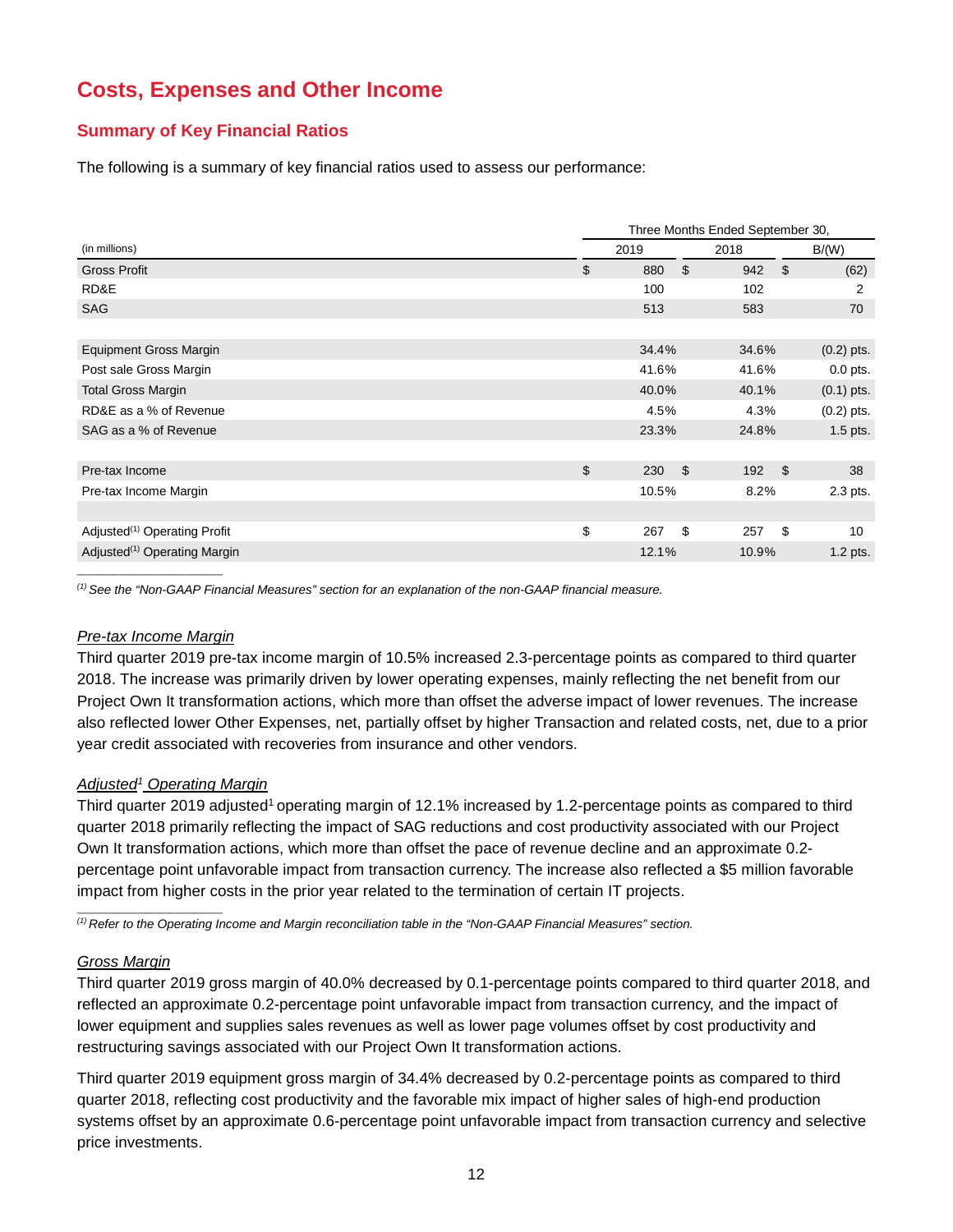Third quarter 2019 post sale gross margin of 41.6% was flat as compared to third quarter 2018 as a result of productivity and restructuring savings associated with our Project Own It transformation actions, which entirely offset the impact of lower revenues, including lower pricing on contract renewals.

Gross margins are expected to be negatively impacted in future periods as a result of an increase in the cost of our imported products from higher import tariffs. We are taking actions to mitigate the impact of these tariffs, such as raising prices on certain products, however, we currently estimate approximately \$24 million cost impact from these higher tariffs in 2019, with a significant portion impacting the fourth quarter 2019.

### *Research, Development and Engineering Expenses (RD&E)*

Third quarter 2019 RD&E as a percentage of revenue of 4.5% increased by 0.2-percentage points as compared to third quarter 2018, primarily due to lower revenues as expenses were essentially flat year-over-year.

RD&E of \$100 million decreased \$2 million as compared to third quarter 2018 and reflected cost productivity and restructuring savings from our Project Own It transformation actions partially offset by the timing of investments that started to ramp during the quarter.

### *Selling, Administrative and General Expenses (SAG)*

SAG as a percentage of revenue of 23.3% decreased by 1.5-percentage points as compared to third quarter 2018, primarily reflecting the benefit from productivity and restructuring associated with our Project Own It transformation actions.

SAG of \$513 million decreased by \$70 million as compared to third quarter 2018, reflecting productivity and restructuring savings associated with our Project Own It transformation actions as well as lower compensation and incentives (consistent with lower revenues); the decrease also includes the favorable impacts of approximately \$6 million from translation currency and \$5 million from higher costs in the prior year associated with the termination of certain IT projects. Bad debt expense of \$13 million was \$3 million higher compared to third quarter 2018 and on a trailing twelve-month basis (TTM) remained at less than one percent of total receivables.

### *Restructuring and Related Costs*

During the second half of 2018, we started our Project Own It transformation initiative. The primary goal of this initiative is to improve productivity by driving end-to-end transformation of our processes and systems to create greater focus, speed, accountability and effectiveness and to reduce costs. We incurred restructuring and related costs of \$27 million for the third quarter 2019 primarily related to costs to implement initiatives under our business transformation projects including Project Own It.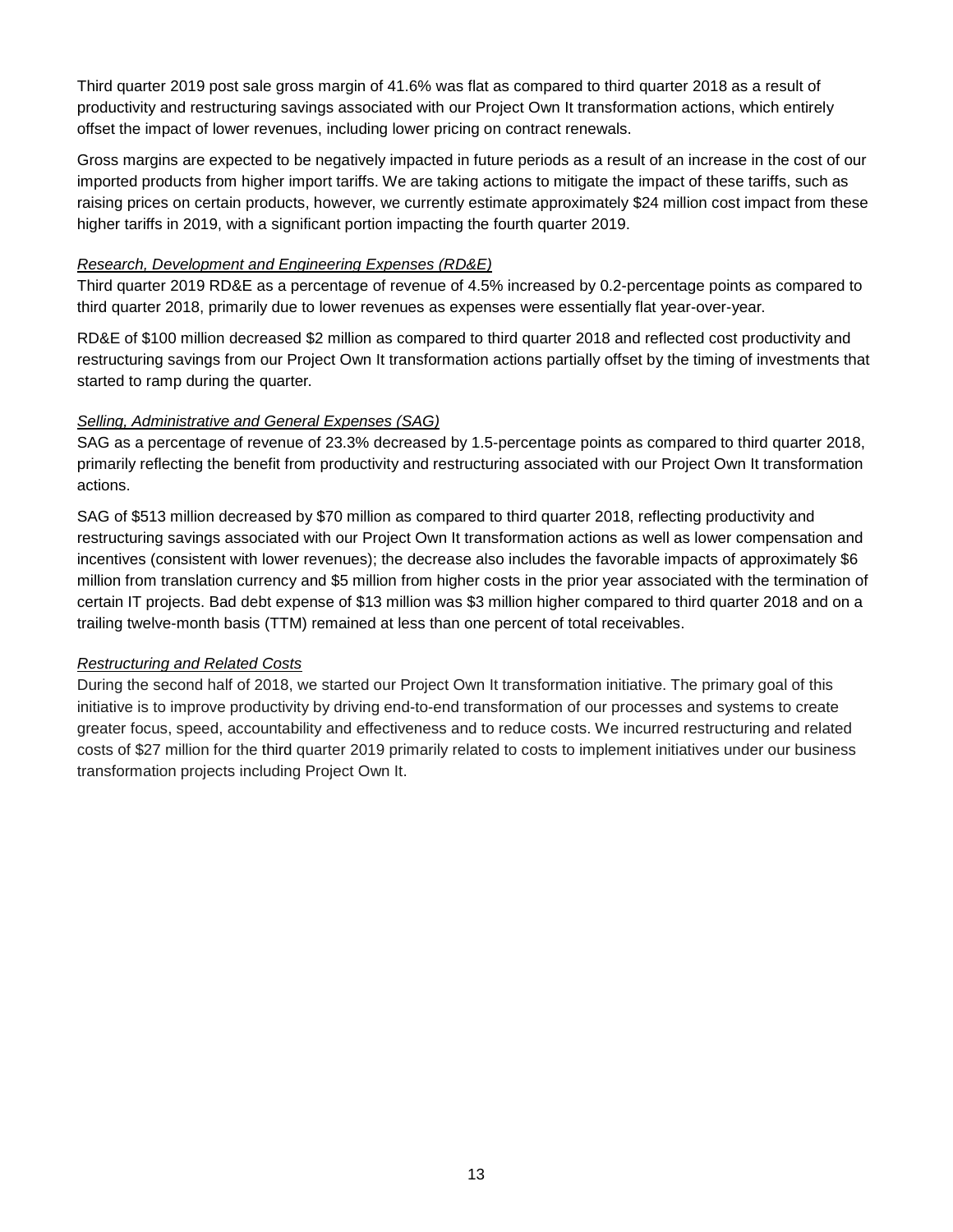The following is a breakdown of those costs:

\_\_\_\_\_\_\_\_\_\_\_\_\_\_\_\_\_\_\_

| (in millions)                            | <b>Three Months Ended</b><br>September 30, 2019 |
|------------------------------------------|-------------------------------------------------|
| Restructuring Severance <sup>(1)</sup>   | 12                                              |
| Asset Impairments <sup>(2)</sup>         | 2                                               |
| Other contractual termination costs (3)  |                                                 |
| Net reversals $(4)$                      | (7)                                             |
| Restructuring and asset impairment costs | 8                                               |
| Retention related severance/bonuses (5)  | 11                                              |
| Contractual severance costs (6)          | 3                                               |
| Consulting and other costs (7)           | 5                                               |
| <b>Total</b>                             | 27                                              |

*(1) Reflects headcount reductions of approximately 150 employees worldwide.*

*(2) Primarily related to the exit and abandonment of leased and owned facilities. The charge includes the accelerated write-off of \$2 million for leased right-of-use asset balances net of any potential sublease income and other recoveries.*

*(3) Primarily include additional costs incurred upon the exit from our facilities including decommissioning costs and associated contractual termination costs.*

*(4) Reflects net reversals for changes in estimated reserves from prior period initiatives as well as \$4 million in favorable adjustments from the early termination of prior period impaired leases.*

*(5) Includes retention related severance and bonuses for employees expected to continue working beyond their minimum notification period before termination.*

*(6) Reflects severance and other related costs we are contractually required to pay on employees transferred (approximately 2,200 employees) as part of the shared service arrangement entered into with HCL Technologies.*

*(7) Represents professional support services associated with our business transformation initiatives.*

Third quarter 2019 actions impacted several functional areas, with approximately 50% focused on gross margin improvements, approximately 45% focused on SAG reductions, and the remainder focused on RD&E optimization.

The implementation of our Project Own It initiatives as well as other business transformation initiatives is expected to result in significant cost savings in 2019 and future years. However, expected savings associated with these initiatives may be offset to some extent by business disruption during the implementation phase and until the initiatives are fully implemented and stabilized.

Third quarter 2018 restructuring and related costs of \$29 million included \$40 million of severance costs related to headcount reductions of approximately 900 employees worldwide and \$1 million of lease cancellation costs. These costs were partially offset by \$12 million of net reversals for changes in estimated reserves from prior period initiatives. Third quarter 2018 actions impacted several functional areas, with approximately 30% focused on gross margin improvements, approximately 65% on SAG reductions, and the remainder focused on RD&E optimization.

The restructuring reserve balance as of September 30, 2019 for all programs was \$57 million, which is expected to be paid over the next twelve months.

#### *Transaction and Related Costs, Net*

There were \$4 million of Transaction and related costs, net recognized during third quarter 2019 as compared to a \$33 million credit in third quarter 2018 which was primarily associated with recoveries from insurance and other vendors. These expenses primarily relate to on-going costs for litigation associated with the terminated Fuji transaction, which are expected to continue. We also continue to pursue recoveries from insurance carriers and other parties for costs and expenses related to the terminated Fuji transaction and related shareholder litigation and therefore additional recoveries and adjustments may be recorded in future periods, when finalized.

#### *Amortization of Intangible Assets*

Third quarter 2019 Amortization of intangible assets of \$9 million decreased by \$3 million compared to third quarter 2018 as a result of the write-off of trade names in prior periods associated with our realignment and consolidation of certain XBS sales units as part of Project Own It transformation actions.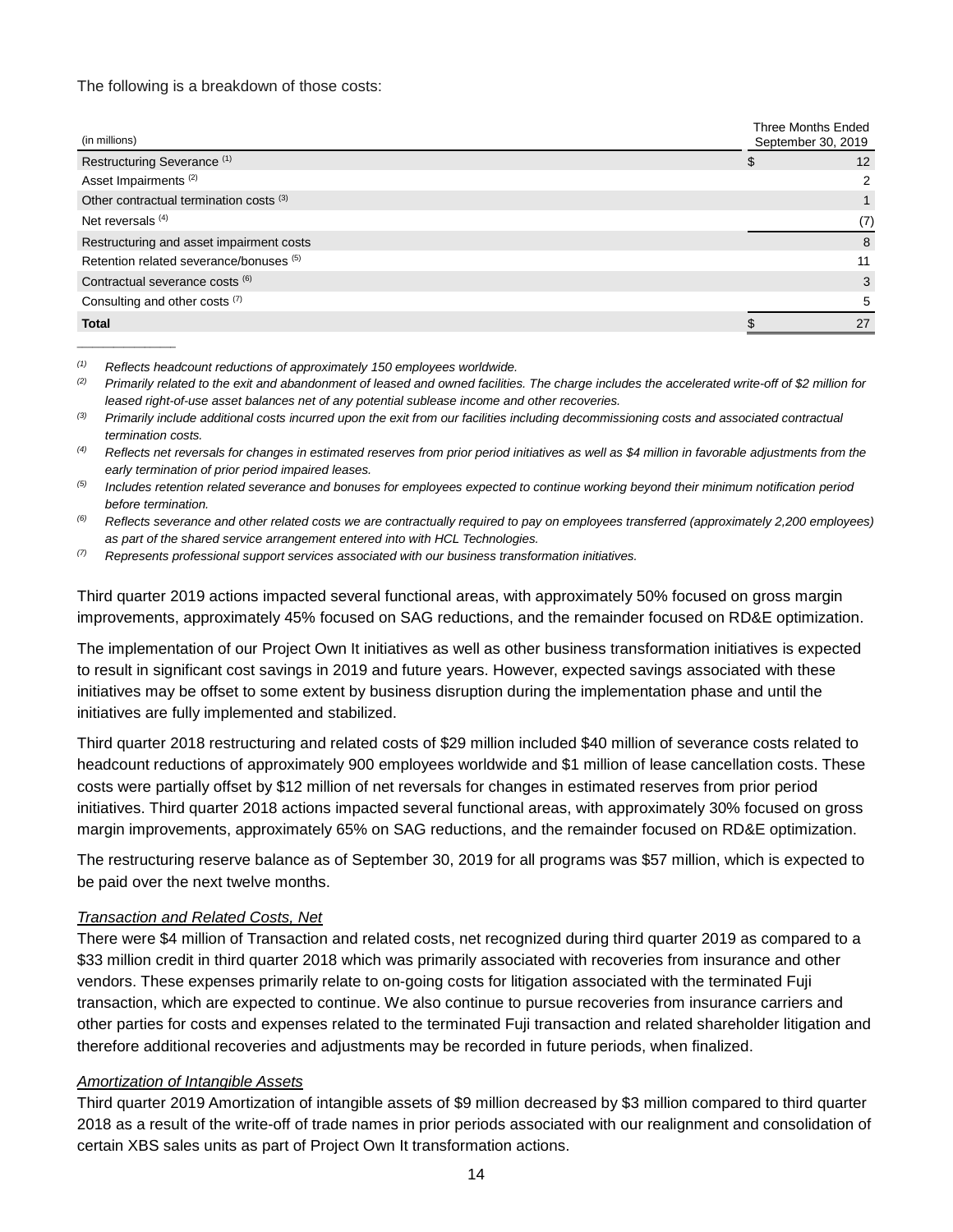### *Worldwide Employment*

Worldwide employment was approximately 27,600 as of September 30, 2019 and decreased by approximately 4,800 from December 31, 2018. The reduction resulted from net attrition (attrition net of gross hires), of which a large portion is not expected to be backfilled, as well as the impact of organizational changes including employees transferred as part of the shared services arrangement entered into with HCL Technologies earlier this year.

### **Other Expenses, Net**

|                                          | Three Months Ended<br>September 30, |      |  |  |  |  |  |
|------------------------------------------|-------------------------------------|------|--|--|--|--|--|
| (in millions)                            | 2019                                | 2018 |  |  |  |  |  |
| Non-financing interest expense           | 27S<br>\$                           | 28   |  |  |  |  |  |
| Non-service retirement-related costs     | (2)                                 | 33   |  |  |  |  |  |
| Interest income                          | (2)                                 | (5)  |  |  |  |  |  |
| Gains on sales of businesses and assets  | (19)                                | (3)  |  |  |  |  |  |
| Litigation matters                       | (8)                                 |      |  |  |  |  |  |
| Contract termination costs - IT services | (8)                                 |      |  |  |  |  |  |
| Currency losses, net                     | 4                                   | 3    |  |  |  |  |  |
| Loss on sales of accounts receivable     |                                     |      |  |  |  |  |  |
| All other expenses, net                  | 4                                   | (1)  |  |  |  |  |  |
| Other expenses, net                      | (3)                                 | 57   |  |  |  |  |  |

### *Non-financing interest expense*

Third quarter 2019 non-financing interest expense of \$27 million was \$1 million lower than third quarter 2018. When combined with financing interest expense (Cost of financing), total interest expense decreased by \$1 million from third quarter 2018 primarily due to a lower debt balance.

### *Non-service retirement-related costs*

Third quarter 2019 non-service retirement-related costs were \$35 million lower than third quarter 2018, primarily driven by the favorable impact of a 2018 amendment to our U.S. Retiree Health Plan and lower losses from pension settlements in the U.S.

#### *Gains on sales of businesses and assets*

Third quarter 2019 gains on sales of businesses and assets were \$16 million higher than third quarter 2018, reflecting the sale of non-core business assets.

#### *Litigation matters*

Third quarter 2019 litigation matters were \$9 million lower than third quarter 2018, reflecting the favorable resolution of certain litigation matters in third quarter 2019.

#### *Contract termination costs - IT services*

Contract termination costs - IT services was an \$8 million credit in third quarter 2019 reflecting an adjustment to a \$43 million penalty recorded in fourth quarter 2018, associated with the termination of an IT services arrangement.

### **Income Taxes**

Third quarter 2019 effective tax rate was 28.7%. On an adjusted<sup>1</sup> basis, third quarter 2019 effective tax rate was 26.5%. These rates were higher than the U.S. federal statutory tax rate of 21% primarily due to state taxes and the geographical mix of profits. The adjusted<sup>1</sup> effective tax rate excludes the tax impacts associated with the following charges: Restructuring and related costs, Amortization of intangible assets, Transaction and related costs, net as well as non-service retirement-related costs and other discrete, unusual or infrequent items as described in our Non-GAAP Financial Measures section.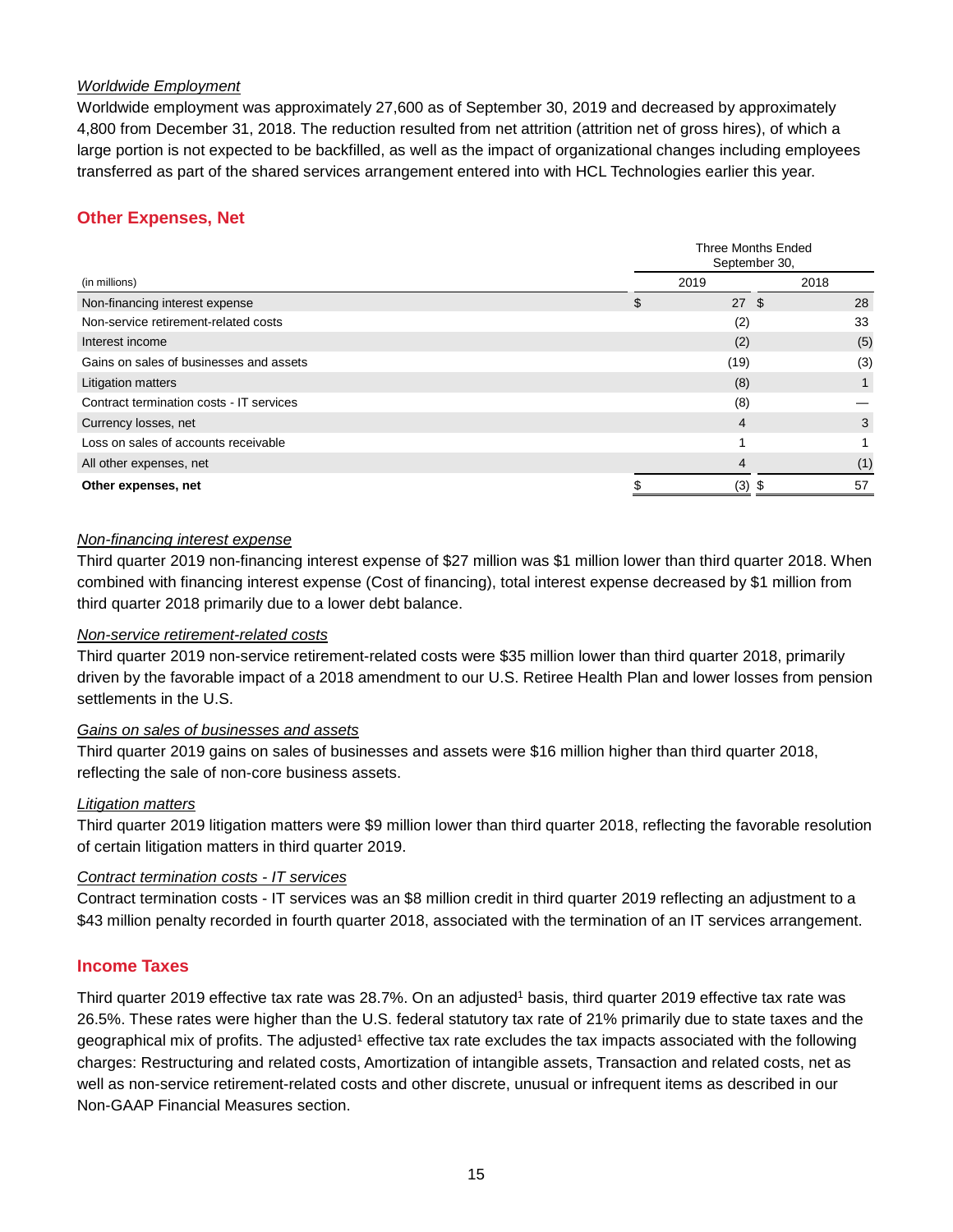Third quarter 2018 effective tax rate was 74.0% and included an additional charge of \$95 million related to a change in the provisional estimated impact from the 2017 Tax Cuts Jobs Act (the "Tax Act"). On an adjusted<sup>1</sup> basis, third quarter 2018 effective tax rate was 24.5%. This rate was higher than the U.S. federal statutory tax rate of 21% primarily due to state taxes and the geographical mix of profits. In addition to excluding the impact of the Tax Act, the adjusted<sup>1</sup> effective tax rate excludes the tax impacts associated with the following charges: Restructuring and related costs, Amortization of intangible assets, Transaction and related costs, net, and non-service retirementrelated costs.

Our effective tax rate is based on nonrecurring events as well as recurring factors, including the taxation of foreign income. In addition, our effective tax rate will change based on discrete or other nonrecurring events that may not be predictable.

\_\_\_\_\_\_\_\_\_\_\_\_\_\_ *(1) Refer to the Effective Tax Rate reconciliation table in the "Non-GAAP Financial Measures" section.*

### **Equity in Net Income of Unconsolidated Affiliates**

Equity in net income of unconsolidated affiliates primarily reflects our 25% share of Fuji Xerox net income. Third quarter 2019 equity income of \$58 million increased \$15 million compared to third quarter 2018, primarily reflecting savings from Fuji Xerox restructuring and the benefit of \$7 million of lower year-over-year charges related to our share of Fuji Xerox after-tax restructuring and other charges in the prior year.

## **Net Income**

\_\_\_\_\_\_\_\_\_\_\_

Third quarter 2019 net income attributable to Xerox Holdings was \$221 million, or \$0.96 per diluted share. On an adjusted<sup>1</sup> basis, net income attributable to Xerox Holdings was \$248 million, or \$1.08 per diluted share. Third quarter 2019 adjustments to net income included Restructuring and related costs, Amortization of intangible assets, Transaction and related cost, net as well as non-service retirement-related costs and other discrete, unusual or infrequent items as described in our Non-GAAP Financial Measures section.

Third quarter 2018 net income attributable to Xerox Holdings was \$89 million, or \$0.34 per diluted share, which included an estimated non-cash charge of \$95 million or \$0.37 per diluted share associated with the Tax Act. On an adjusted<sup>1</sup> basis, net income attributable to Xerox Holdings was \$222 million, or \$0.85 per diluted share. Third quarter 2018 adjustments to net income included Restructuring and related costs, Amortization of intangible assets, Transaction and related costs, net as well as non-service retirement-related costs and other discrete, unusual or infrequent items as described in our Non-GAAP Financial Measures section.

*<sup>(1)</sup> Refer to the "Non-GAAP Financial Measures" section for the calculation of adjusted EPS. The calculations of basic and diluted earnings per share are included as Appendix I.*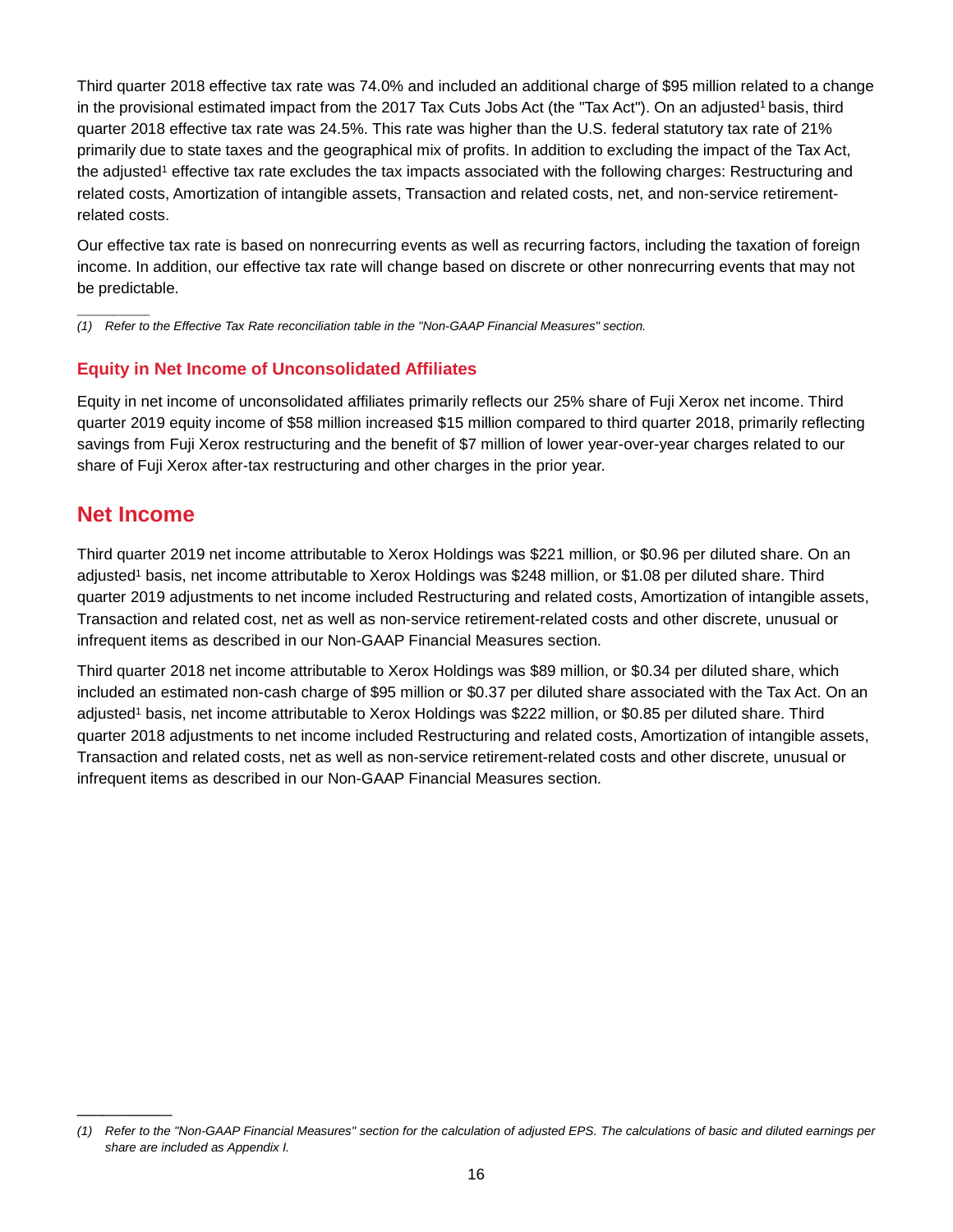## **Capital Resources and Liquidity**

The following summarizes our cash, cash equivalents and restricted cash:

|                                                                               | Three Months Ended<br>September 30, |                  |      |       |               |
|-------------------------------------------------------------------------------|-------------------------------------|------------------|------|-------|---------------|
| (in millions)                                                                 |                                     | 2019             | 2018 |       | Change        |
| Net cash provided by operating activities                                     | \$                                  | 356 <sup>5</sup> |      | 274S  | 82            |
|                                                                               |                                     |                  |      |       |               |
| Net cash provided by (used in) investing activities                           |                                     | 4                |      | (23)  | 27            |
|                                                                               |                                     |                  |      |       |               |
| Net cash used in financing activities                                         |                                     | (137)            |      | (359) | 222           |
|                                                                               |                                     |                  |      |       |               |
| Effect of exchange rate changes on cash, cash equivalents and restricted cash |                                     | (20)             |      | (1)   | (19)          |
| Increase (decrease) in cash, cash equivalents and restricted cash             |                                     | 203              |      | (109) | 312           |
| Cash, cash equivalents and restricted cash at beginning of period             |                                     | 776              |      | 1,327 | (551)         |
| Cash, Cash Equivalents and Restricted Cash at End of Period                   |                                     | 979              | \$.  | 1,218 | (239)<br>- \$ |

#### *Cash Flows from Operating Activities*

Net cash provided by operating activities was \$356 million in third quarter 2019. The \$82 million increase in operating cash from third quarter 2018 was primarily due to the following:

- \$50 million increase from accounts receivable primarily due to the timing of collections and lower revenues.
- \$37 million increase from accounts payable primarily due to the year-over-year timing of supplier and vendor payments.
- \$36 million increase primarily due to lower levels of inventories partially reflecting lower sales volume and improved inventory management.
- \$22 million increase from lower restructuring payments primarily due to timing of payments.
- \$22 million increase due to lower placements of equipment on operating leases.
- \$34 million decrease due to a lower net run-off of finance receivables reflecting stronger originations, particularly in our XBS channel as a result of an increased percentage financed.
- \$19 million decrease from accrued compensation primarily related to lower compensation costs and year-overyear timing of payments.
- \$8 million decrease from higher net tax payments.

### *Cash Flows from Investing Activities*

Net cash provided by investing activities was \$4 million in third quarter 2019. The \$27 million change from third quarter 2018 was primarily due to proceeds from the sale of non-core business assets in 2019.

#### *Cash Flows from Financing Activities*

Net cash used in financing activities was \$137 million in third quarter 2019. The \$222 million decrease in the use of cash from third quarter 2018 was primarily due to lower share repurchases in 2019.

### **Adoption of New Leasing Standard**

On January 1, 2019, we adopted ASU 2016-02, Leases (ASC Topic 842). This update, as well as additional amendments and targeted improvements issued in 2018 and early 2019, supersedes existing lease accounting guidance found under ASC 840, Leases (ASC 840) and requires the recognition of right-of-use (ROU) assets and lease obligations by lessees for those leases originally classified as operating leases under prior lease guidance.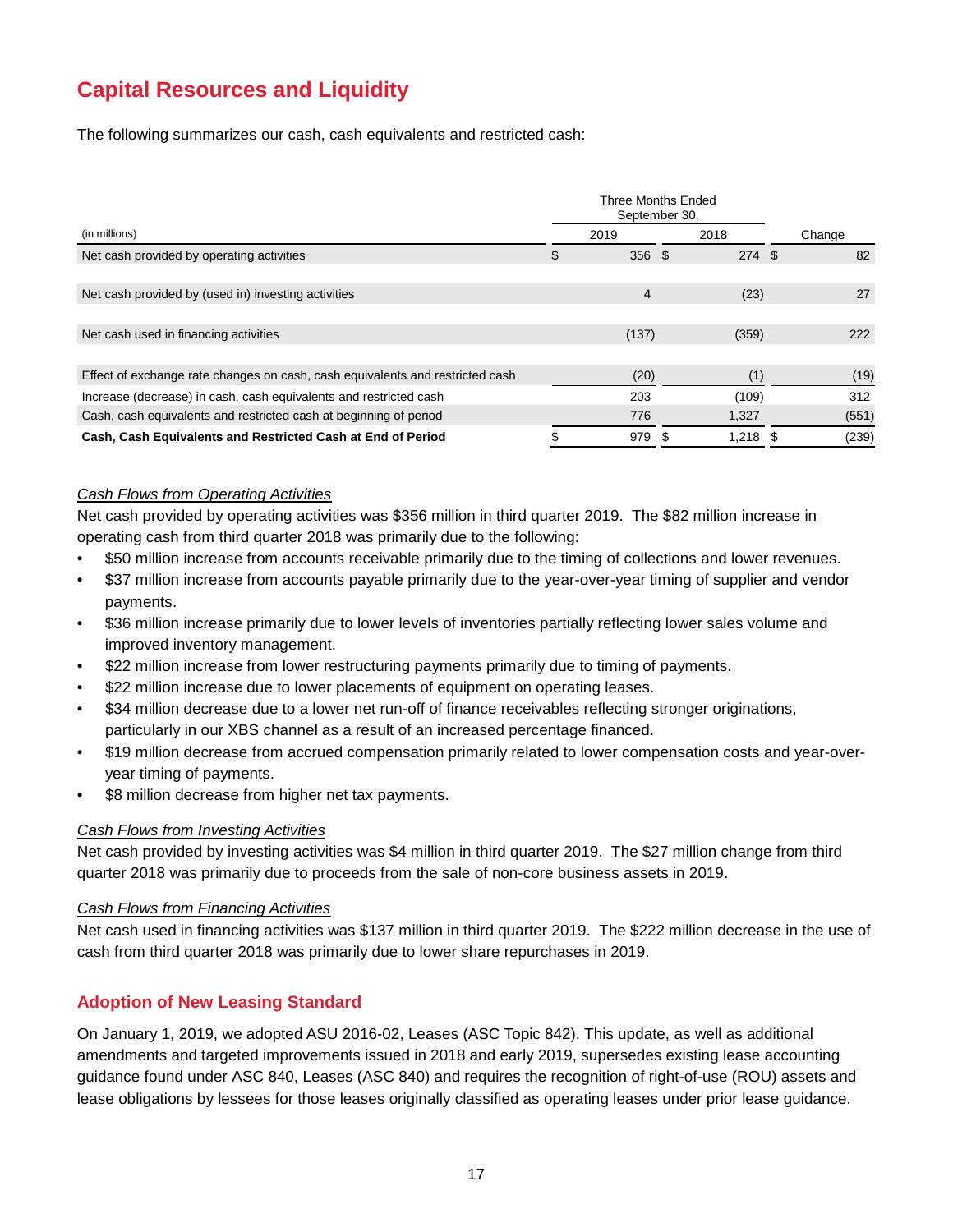Upon adoption, we applied the transition option, whereby prior comparative periods are not retrospectively presented in the Condensed Consolidated Financial Statements. Lessee accounting - the adoption of this update resulted in an increase to assets and related liabilities of approximately \$385 million (approximately \$440 million undiscounted) primarily related to leases of facilities. Lessor accounting - the adoption of this update resulted in an increase to equipment sales of approximately \$9 million in third quarter 2019. The adoption of the new standard did not, nor is it expected to, have a material impact on our results of operations or cash flows.

Operating leases ROU assets, net and operating lease liabilities were reported in the Condensed Consolidated Balance Sheets as follows:

| (in millions)                                  | September 30, 2019 |  |  |
|------------------------------------------------|--------------------|--|--|
| Other long-term assets                         | 297                |  |  |
|                                                |                    |  |  |
| Accrued expenses and other current liabilities | 88                 |  |  |
| Other long-term liabilities                    | 235                |  |  |
| <b>Total Operating lease liabilities</b>       | 323                |  |  |

### **Cash, Cash Equivalents and Restricted Cash**

Restricted cash primarily relates to escrow cash deposits made in Brazil associated with ongoing litigation. Various litigation matters in Brazil require us to make cash deposits to escrow as a condition of continuing the litigation. Restricted cash amounts are classified in our Condensed Consolidated Balance Sheets based on when the cash is expected to be contractually or judicially released.

| (in millions)                              | September 30, 2019 |                  | December 31, 2018 |       |
|--------------------------------------------|--------------------|------------------|-------------------|-------|
| Cash and cash equivalents                  |                    | $922 \text{ } $$ |                   | 1.084 |
| <b>Restricted cash</b>                     |                    |                  |                   |       |
| Litigation deposits in Brazil              |                    | 57               |                   | 61    |
| Other restricted cash                      |                    |                  |                   | 3     |
| <b>Total Restricted cash</b>               |                    | 57               |                   | 64    |
| Cash, cash equivalents and restricted cash |                    | 979              |                   | 1.148 |
|                                            |                    |                  |                   |       |

Restricted cash was reported in the Condensed Consolidated Balance Sheets as follows:

| (in millions)                | September 30, 2019 | December 31, 2018        |    |  |
|------------------------------|--------------------|--------------------------|----|--|
| Other current assets         |                    | $\overline{\phantom{m}}$ |    |  |
| Other long-term assets       |                    |                          | 63 |  |
| <b>Total Restricted cash</b> |                    | 57                       | 64 |  |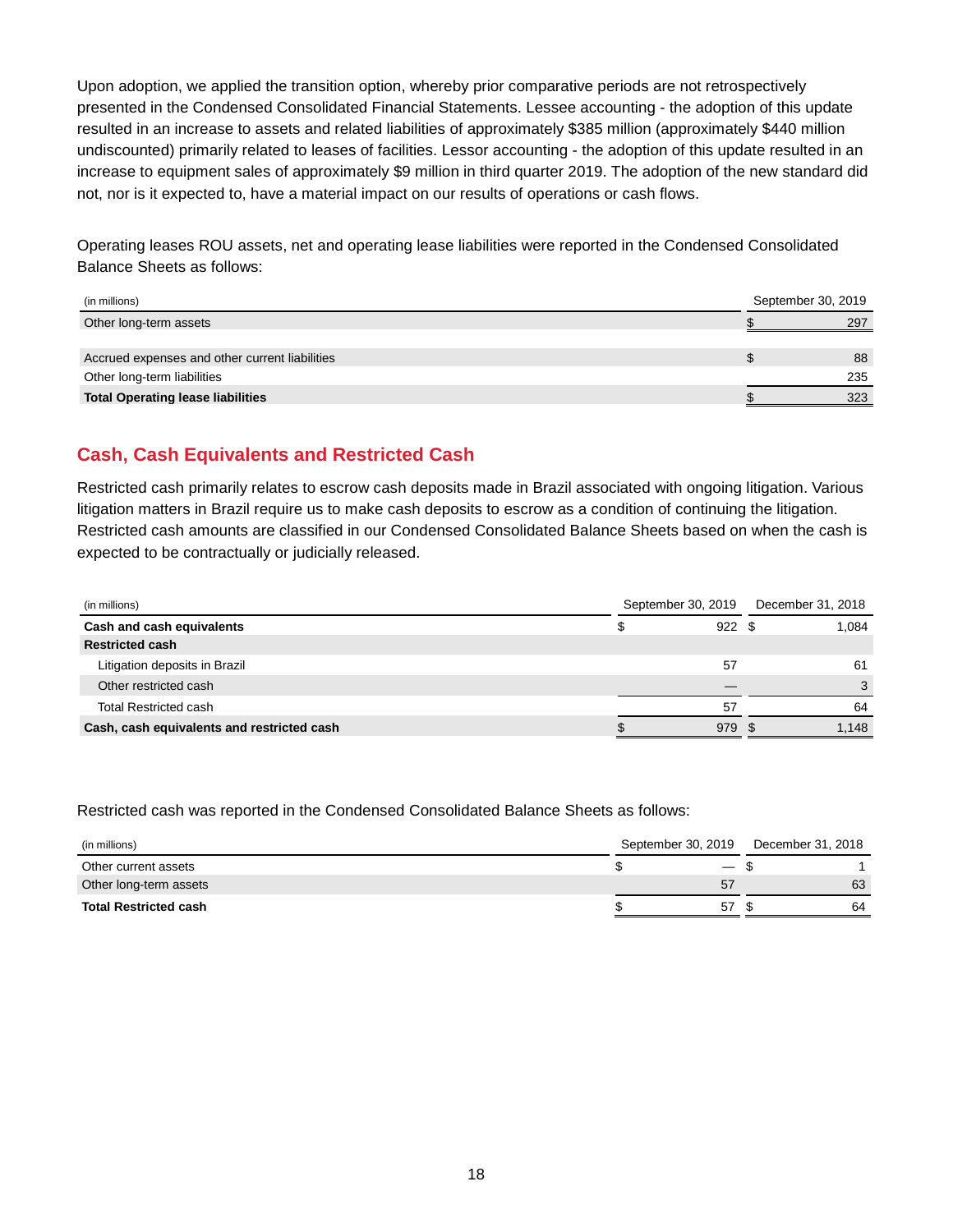## **Debt and Customer Financing Activities**

The following summarizes our debt:

| (in millions)                         |    | September 30, 2019 | December 31, 2018 |
|---------------------------------------|----|--------------------|-------------------|
| Principal debt balance <sup>(1)</sup> | P. | 4,867 \$           | 5,281             |
| Net unamortized discount              |    | (19)               | (25)              |
| Debt issuance costs                   |    | (19)               | (25)              |
| Fair value adjustments <sup>(2)</sup> |    |                    |                   |
| - terminated swaps                    |    |                    | $\mathcal{P}$     |
| - current swaps                       |    |                    | (3)               |
| <b>Total Debt</b>                     |    | 4,832 \$           | 5,230             |

*<sup>(1)</sup> There were no Notes Payable as of September 30, 2019 and December 31, 2018.*

*(2) Fair value adjustments include the following: (i) fair value adjustments to debt associated with terminated interest rate swaps, which are being amortized to interest expense over the remaining term of the related notes; and (ii) changes in fair value of hedged debt obligations attributable to movements in benchmark interest rates. Hedge accounting requires hedged debt instruments to be reported inclusive of any fair value adjustment.*

### **Finance Assets and Related Debt**

\_\_\_\_\_\_\_\_\_\_\_\_\_\_\_\_\_\_\_\_\_\_\_\_\_\_\_\_

*\_\_\_\_\_\_\_\_\_\_\_\_\_\_\_\_\_\_\_\_\_\_\_\_\_\_\_\_*

\_\_\_\_\_\_\_\_\_\_\_\_\_\_\_\_\_\_\_\_\_\_\_\_\_\_\_\_

The following represents our total finance assets, net associated with our lease and finance operations:

| (in millions)                                 | September 30, 2019 | December 31, 2018 |
|-----------------------------------------------|--------------------|-------------------|
| Total finance receivables, net <sup>(1)</sup> | 3.288              | 3.472             |
| Equipment on operating leases, net            | 374                | 442               |
| Total Finance Assets, net <sup>(2)</sup>      | 3,662              | 3,914             |

*(1) Includes (i) Billed portion of finance receivables, net, (ii) Finance receivables, net and (iii) Finance receivables due after one year, net as included in our Condensed Consolidated Balance Sheets.*

*(2) The change from December 31, 2018 includes a decrease of \$40 million due to currency.*

Our lease contracts permit customers to pay for equipment over time rather than at the date of installation; therefore, we maintain a certain level of debt (that we refer to as financing debt) to support our investment in these lease contracts, which are reflected in total finance assets, net. For this financing aspect of our business, we maintain an assumed 7:1 leverage ratio of debt to equity as compared to our finance assets.

Based on this leverage, the following represents the breakdown of total debt between financing debt and core debt:

| (in millions)                      | September 30, 2019 | December 31, 2018 |
|------------------------------------|--------------------|-------------------|
| Finance receivables debt $(1)$     | $2,877$ \$         | 3,038             |
| Equipment on operating leases debt | 327                | 387               |
| Financing debt                     | 3,204              | 3,425             |
| Core debt                          | 1.628              | 1.805             |
| <b>Total Debt</b>                  | 4,832 \$           | 5,230             |

*(1) Finance receivables debt is the basis for our calculation of "Cost of financing" expense in the Condensed Consolidated Statements of Income.*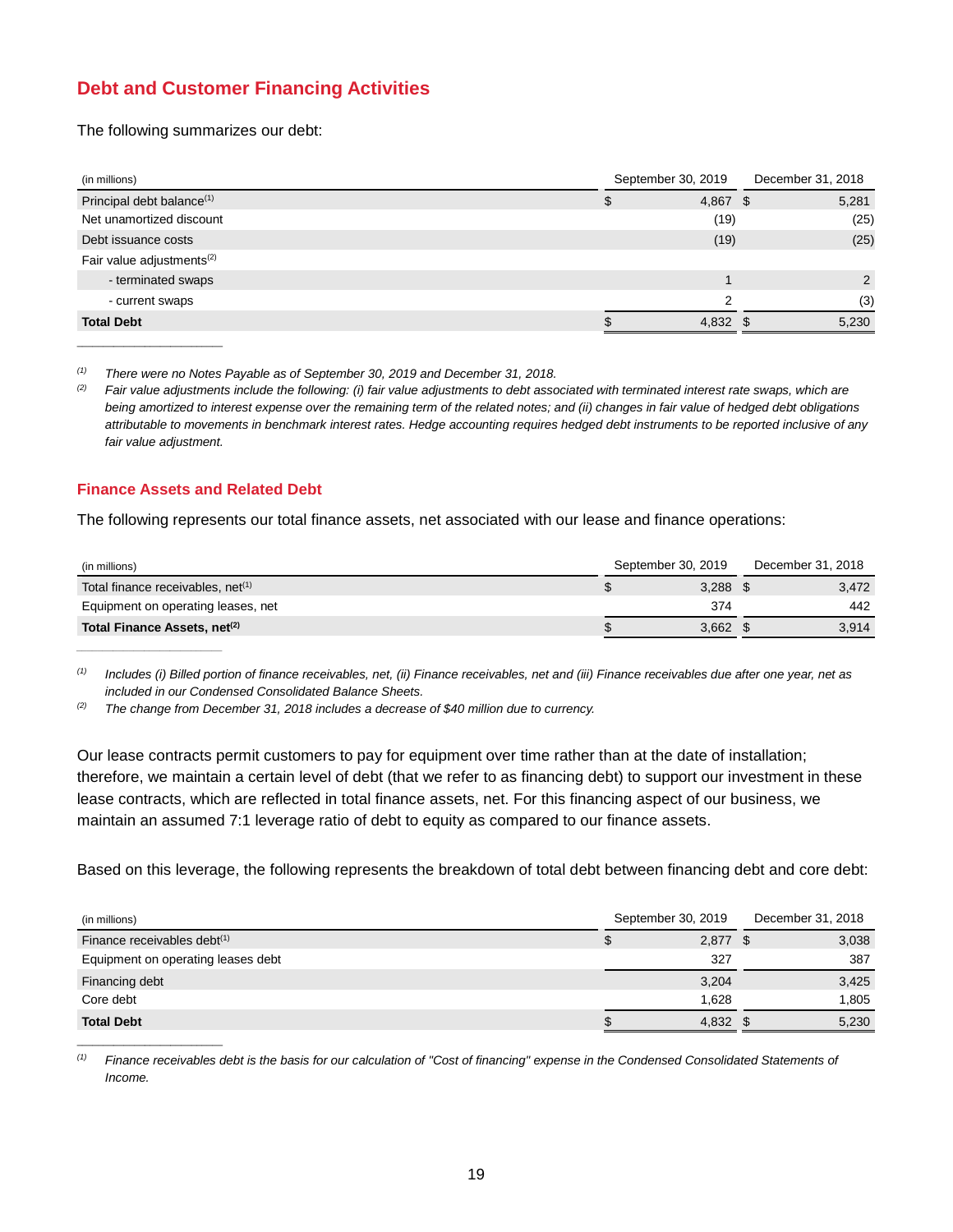### *Sales of Accounts Receivable*

\_\_\_\_\_\_\_\_\_\_\_\_\_\_\_\_\_\_\_\_\_\_\_\_\_\_\_\_

Accounts receivable sales arrangements may be utilized in the normal course of business as part of our cash and liquidity management. Accounts receivable sold are generally short-term trade receivables with payment due dates of less than 60 days.

Accounts receivable sales activities were as follows:

|                                                           |      | September 30, | Three Months Ended |
|-----------------------------------------------------------|------|---------------|--------------------|
| (in millions)                                             | 2019 |               | 2018               |
| Accounts receivable sales <sup>(1)</sup>                  |      | 67            | 66                 |
| Loss on sales of accounts receivable                      |      |               |                    |
| Estimated decrease to operating cash flows <sup>(2)</sup> |      | (33)          | (34)               |

*(1) Customers may also enter into structured-payable arrangements that require us to sell our receivables from that customer to a third-party financial institution, which then makes payments to us to settle the customer's receivable. In these instances, we ensure the sale of the receivables are bankruptcy remote and the payment made to us is without recourse. The activity associated with these arrangements is not reflected in this disclosure as payments under these arrangements have not been material and these are customer directed arrangements.*

*(2) Represents the difference between current and prior period accounts receivable sales adjusted for the effects of currency.*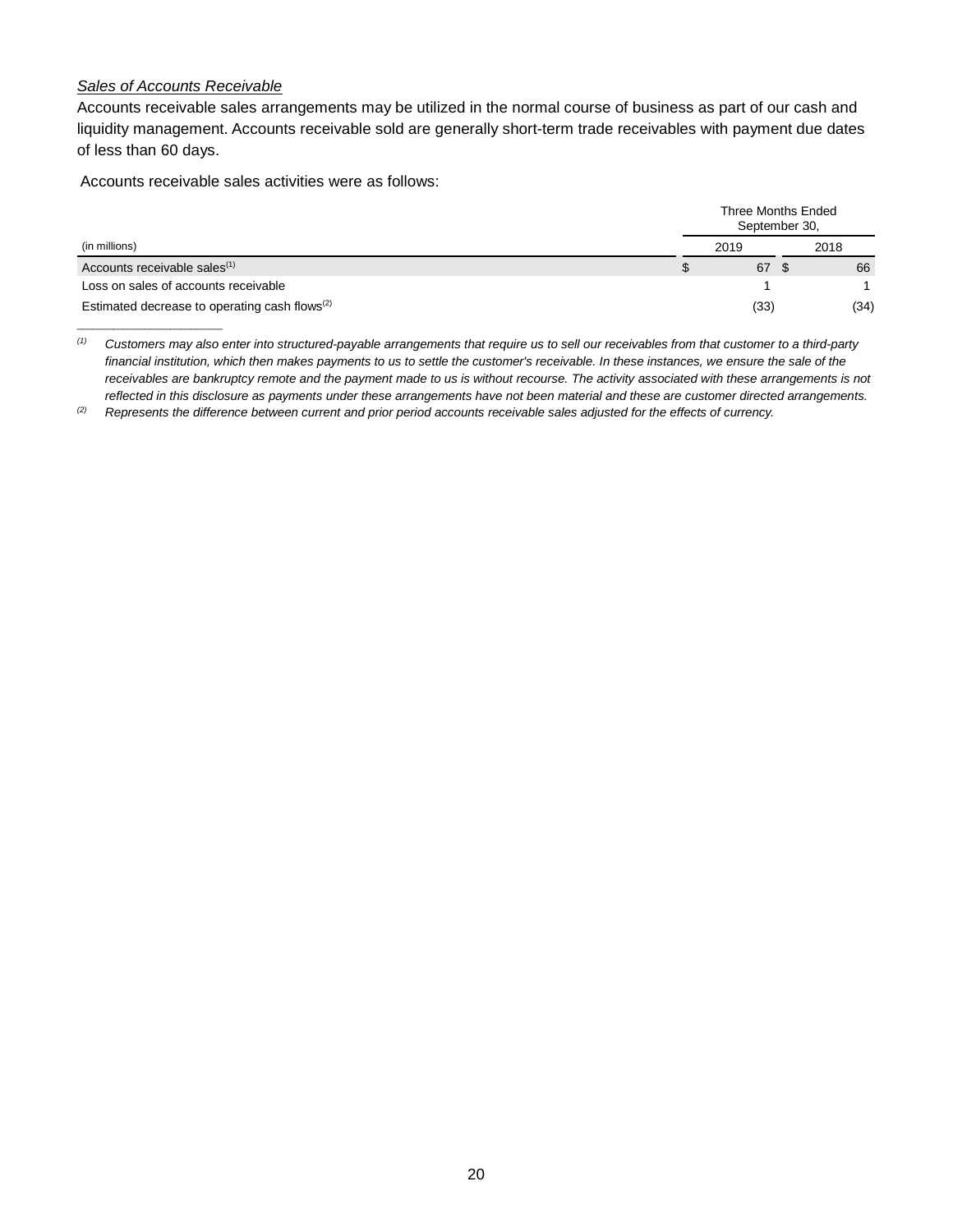## **Corporate Reorganization**

On March 6, 2019, the Xerox Board of Directors approved a reorganization (the "Reorganization") of the Company's corporate structure into a holding company structure. The Reorganization was subject to the approval of shareholders, which was obtained at the annual shareholders meeting held May 21, 2019.

On July 31, 2019, Xerox completed the Reorganization, pursuant to which Xerox became a direct, wholly-owned subsidiary of Xerox Holdings. The business operations, directors and executive officers of the Company did not change as a result of the Reorganization.

In this Reorganization, shareholders of Xerox (the predecessor publicly held parent company) became shareholders of Xerox Holdings on a one-for-one basis; maintaining the same number of shares and ownership percentage as held in Xerox immediately prior to the Reorganization. In addition, the individual holder of the shares of Xerox's Series B Preferred Stock exchanged those shares for the same number of shares of Xerox Holdings Series A Preferred Stock. Each share of Xerox Holdings Series A Preferred Stock has the same designations, rights, powers and preferences, and the same qualifications, limitations and restrictions as the shares of Xerox Series B Preferred Stock, with the addition of certain voting rights. In connection with the Reorganization, Xerox Holdings assumed each of the Xerox stock plans, all unexercised and unexpired options to purchase Xerox common stock and each right to acquire or vest in a share of Xerox common stock, including restricted stock unit awards, performance share awards and deferred stock units that are outstanding under the Xerox stock plans. In addition, Xerox Holdings became a guarantor of Xerox's existing Credit Facility. The Reorganization was accounted for as a transaction among entities under common control and is expected to be a tax-free transaction for U.S. federal income tax purposes. Shares of Xerox Holdings common stock trade on the New York Stock Exchange under the ticker symbol "XRX", formerly used by Xerox.

## **Shared Services Arrangement with HCL Technologies**

In March 2019, as part of Project Own It, Xerox entered into a shared services arrangement with HCL Technologies (HCL) pursuant to which we are transitioning certain global administrative and support functions, including, among others, selected information technology and finance functions (excluding accounting), from Xerox to HCL. This transition is expected to take up to 18 months. HCL is expected to make certain up-front and ongoing investments in software, tools and other technology to consolidate, optimize and automate the transferred functions with the goal of providing improved service levels and significant cost savings. The shared services arrangement with HCL includes a total aggregate spending commitment by us of approximately \$1.3 billion over the next 7 years. However, we can terminate the arrangement at any time at our discretion, subject to payment of termination fees that decline over the term or for cause. The spending commitment excludes restructuring and related costs we are expected to incur in connection with the transition of the contemplated functions. See Restructuring and Related Costs within the Costs, Expenses and Other Income section. The transfer of employees associated with the HCL arrangement in certain countries is subject to compliance with works council and other employment regulatory requirements in those countries, which may delay the transfer as well as the expected savings from the arrangement.

During third quarter 2019, we incurred net charges of approximately \$38 million associated with this arrangement, which only reflects the cost associated with the employees transferred to date. The cost has been allocated to the various functional expense lines in the Condensed Consolidated Income Statement based on an assessment of the nature and amount of the costs incurred for the various transferred functions prior to their transfer to HCL.

## **Potential Customer Financing Transaction**

In connection with the Company's strategic initiative to simplify and optimize its operations, the Company conducted a thorough evaluation of its customer financing business, including consideration of strategic alternatives for the business. The company received multiple bids to purchase all or a portion of the business at an attractive premium, but has determined that retaining and optimizing the business through Project Own It will generate the greatest return for shareholders.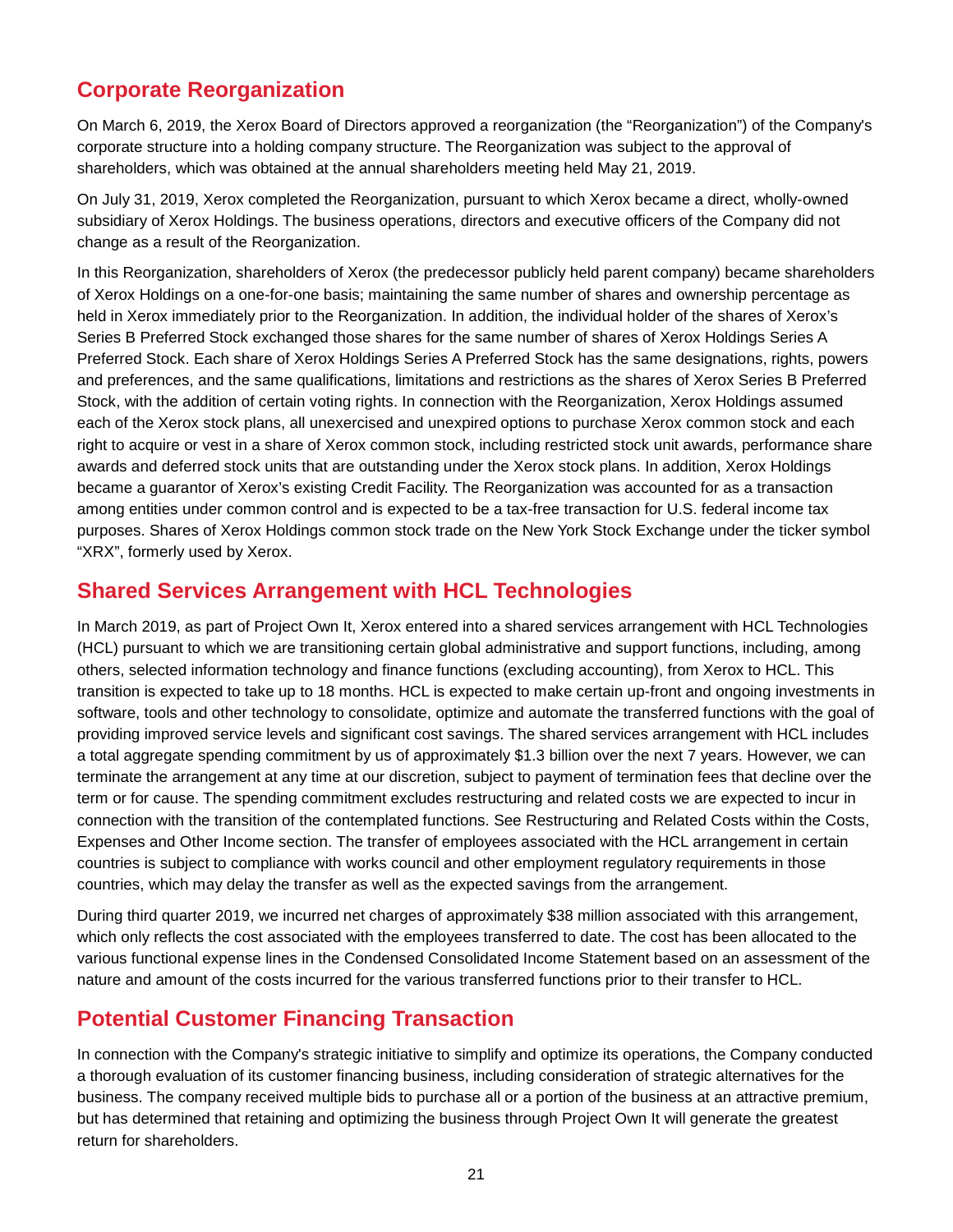## **Forward-Looking Statements**

This release, and other written or oral statements made from time to time by management contain "forward-looking statements" as defined in the Private Securities Litigation Reform Act of 1995. The words "anticipate", "believe", "estimate", "expect", "intend", "will", "should", "targeting", "projecting", "driving" and similar expressions, as they relate to us, our performance and/or our technology, are intended to identify forward-looking statements. These statements reflect management's current beliefs, assumptions and expectations and are subject to a number of factors that may cause actual results to differ materially. Such factors include but are not limited to: our ability to address our business challenges in order to reverse revenue declines, reduce costs and increase productivity so that we can invest in and grow our business; our ability to attract and retain key personnel; changes in economic and political conditions, trade protection measures, licensing requirements and tax laws in the United States and in the foreign countries in which we do business; the imposition of new or incremental trade protection measures such as tariffs and import or export restrictions; changes in foreign currency exchange rates; our ability to successfully develop new products, technologies and service offerings and to protect our intellectual property rights; the risk that multi-year contracts with governmental entities could be terminated prior to the end of the contract term and that civil or criminal penalties and administrative sanctions could be imposed on us if we fail to comply with the terms of such contracts and applicable law; the risk that partners, subcontractors and software vendors will not perform in a timely, quality manner; actions of competitors and our ability to promptly and effectively react to changing technologies and customer expectations; our ability to obtain adequate pricing for our products and services and to maintain and improve cost efficiency of operations, including savings from restructuring actions; the risk that confidential and/or individually identifiable information of ours, our customers, clients and employees could be inadvertently disclosed or disclosed as a result of a breach of our security systems due to cyber attacks or other intentional acts; reliance on third parties, including subcontractors, for manufacturing of products and provision of services; the exit of the United Kingdom from the European Union; our ability to manage changes in the printing environment and expand equipment placements; interest rates, cost of borrowing and access to credit markets; funding requirements associated with our employee pension and retiree health benefit plans; the risk that our operations and products may not comply with applicable worldwide regulatory requirements, particularly environmental regulations and directives and anti-corruption laws; the outcome of litigation and regulatory proceedings to which we may be a party; any potential termination or restructuring of our relationship with Fujifilm Holdings Corporation; the shared services arrangements entered into by us as part of Project Own It; and other factors that are set forth in the "Risk Factors" section, the "Legal Proceedings" section, the "Management's Discussion and Analysis of Financial Condition and Results of Operations" section and other sections of Xerox Corporation's 2018 Annual Report on Form 10-K, as well as in Xerox Corporation's and Xerox Holdings Corporation's Quarterly Reports on Form 10-Q and Current Reports on Form 8-K filed with the SEC. These forwardlooking statements speak only as of the date of this release or as of the date to which they refer, and Xerox assumes no obligation to update any forward-looking statements as a result of new information or future events or developments, except as required by law.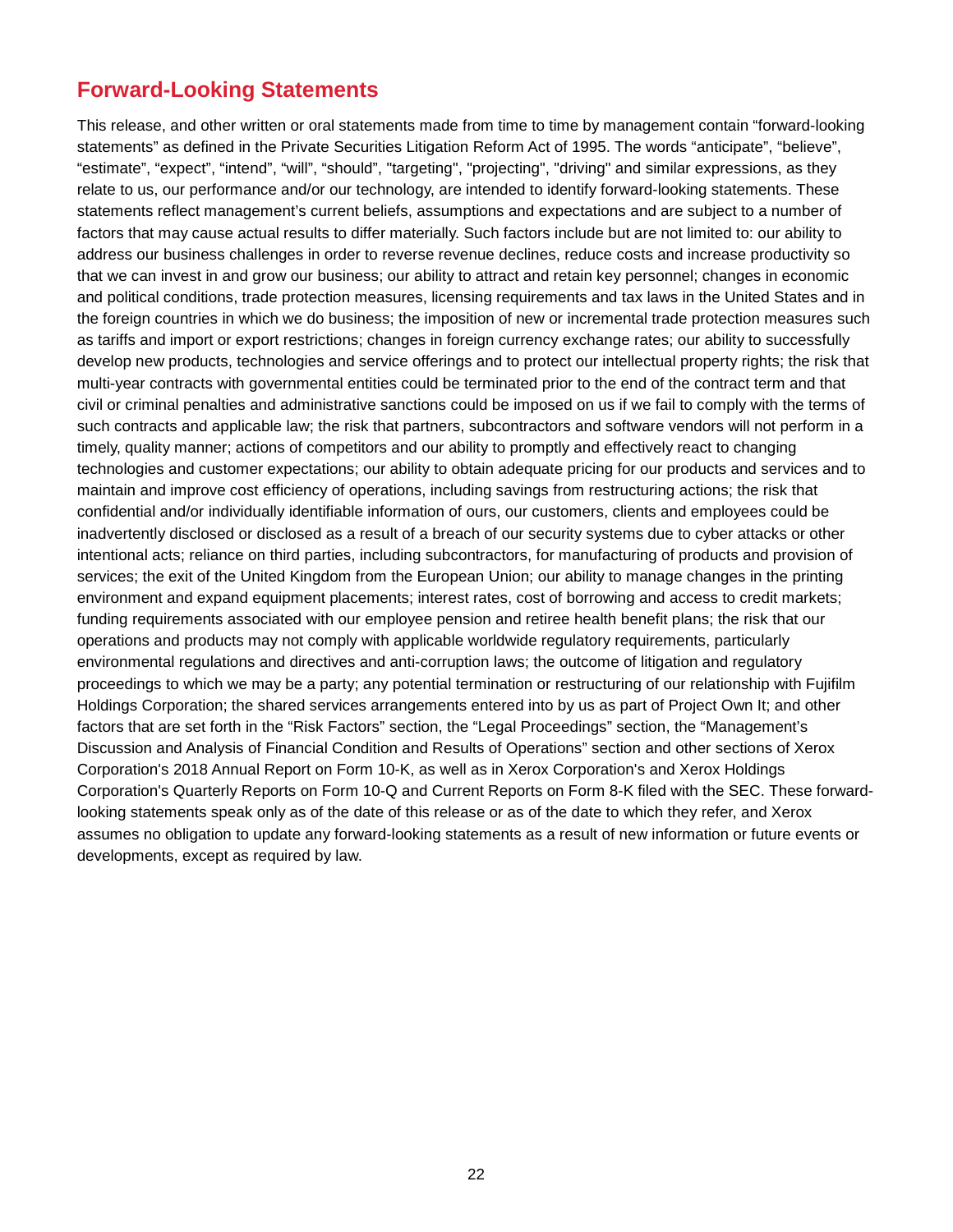## **Non-GAAP Financial Measures**

We have reported our financial results in accordance with generally accepted accounting principles (GAAP). In addition, we have discussed our financial results using the non-GAAP measures described below. We believe these non-GAAP measures allow investors to better understand the trends in our business and to better understand and compare our results. Accordingly, we believe it is necessary to adjust several reported amounts, determined in accordance with GAAP, to exclude the effects of certain items as well as their related income tax effects.

A reconciliation of these non-GAAP financial measures to the most directly comparable financial measures calculated and presented in accordance with GAAP are set forth below as well as in the third quarter 2019 presentation slides available at www.xerox.com/investor.

These non-GAAP financial measures should be viewed in addition to, and not as a substitute for, the company's reported results prepared in accordance with GAAP.

#### *Adjusted Earnings Measures*

- Net Income and Earnings per share (EPS)
- **Effective Tax Rate**

The above measures were adjusted for the following items:

- *Restructuring and related costs:* Restructuring and related costs include restructuring and asset impairment charges as well as costs associated with our transformation programs beyond those normally included in restructuring and asset impairment charges. Restructuring consists of costs primarily related to severance and benefits paid to employees pursuant to formal restructuring and workforce reduction plans. Asset impairment includes costs incurred for those assets sold, abandoned or made obsolete as a result of our restructuring actions, exiting from a business or other strategic business changes. Additional costs for our transformation programs are primarily related to the implementation of strategic actions and initiatives and include third-party professional service costs as well as one-time incremental costs. All of these costs can vary significantly in terms of amount and frequency based on the nature of the actions as well as the changing needs of the business. Accordingly, due to that significant variability, we will exclude these charges since we do not believe they provide meaningful insight into our current or past operating performance nor do we believe they are reflective of our expected future operating expenses as such charges are expected to yield future benefits and savings with respect to our operational performance.
- *Amortization of intangible assets*: The amortization of intangible assets is driven by our acquisition activity which can vary in size, nature and timing as compared to other companies within our industry and from period to period. The use of intangible assets contributed to our revenues earned during the periods presented and will contribute to our future period revenues as well. Amortization of intangible assets will recur in future periods.
- *Transaction and related costs, net:* Transaction and related costs, net are expenses incurred in connection with Xerox's planned transaction with Fuji, which was terminated in May 2018, as well as costs and expenses related to the previously disclosed settlement agreement reached with certain shareholders and litigation related to the terminated transaction and other shareholder actions. These costs are considered incremental to our normal operating charges and were incurred or are expected to be incurred solely as a result of the planned combination transaction and the related shareholder settlement agreement and litigation. Accordingly, we are excluding these expenses from our Adjusted Earnings Measures in order to evaluate our performance on a comparable basis.
- *Non-service retirement-related costs:* Our defined benefit pension and retiree health costs include several elements impacted by changes in plan assets and obligations that are primarily driven by changes in the debt and equity markets as well as those that are predominantly legacy in nature and related to employees who are no longer providing current service to the company (e.g. retirees and ex-employees). These elements include (i)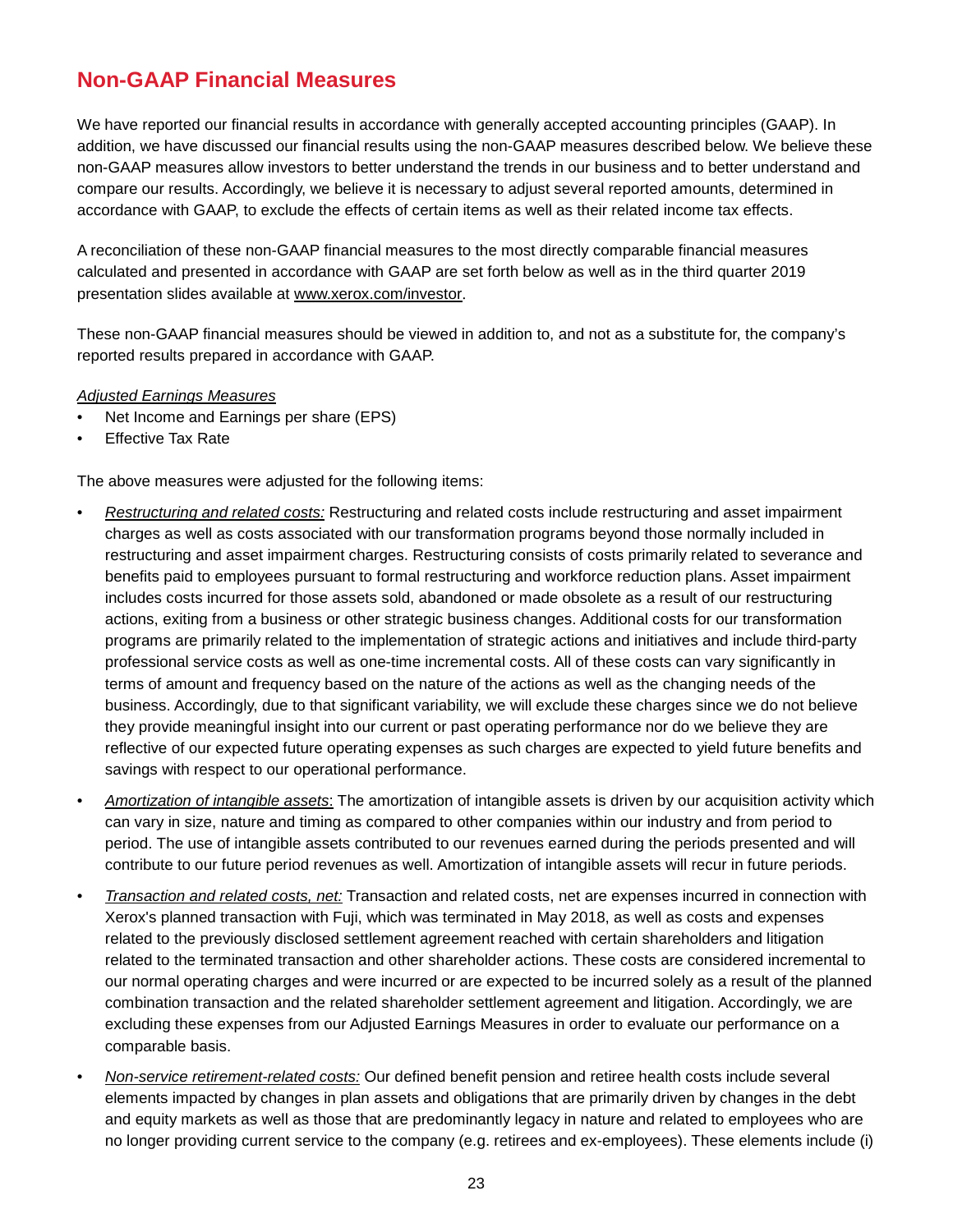interest cost, (ii) expected return on plan assets, (iii) amortization of prior plan amendments, (iv) amortized actuarial gains/losses and (v) the impacts of any plan settlements/curtailments. Accordingly, we consider these elements of our periodic retirement plan costs to be outside the operational performance of the business or legacy costs and not necessarily indicative of current or future cash flow requirements. This approach is consistent with the classification of these costs as non-operating in other expenses, net. Adjusted earnings will continue to include the service cost elements of our retirement costs, which is related to current employee service as well as the cost of our defined contribution plans.

- *Restructuring and other charges - Fuji Xerox:* We adjust our 25% share of Fuji Xerox's net income for similar items noted above such as Restructuring and related costs and Transaction and related costs, net based on the same rationale discussed above.
- *Other discrete, unusual or infrequent items:* We excluded the following items given their discrete, unusual or infrequent nature and their impact on our results for the period.
	- Contract termination costs IT services.
	- Impacts associated with the Tax Cuts and Jobs Act (the "Tax Act") enacted in December 2017.

We believe the exclusion of these items allows investors to better understand and analyze the results for the period as compared to prior periods and expected future trends in our business.

### *Adjusted Operating Income/Margin*

We calculate and utilize adjusted operating income and margin measures by adjusting our reported pre-tax income and margin amounts. In addition to the costs and expenses noted as adjustments for our Adjusted Earnings measures, adjusted operating income and margin also exclude the remaining amounts included in Other expenses, net, which are primarily non-financing interest expense and certain other non-operating costs and expenses. We exclude these amounts in order to evaluate our current and past operating performance and to better understand the expected future trends in our business.

### *Constant Currency*

To better understand trends in our business, we believe that it is helpful to adjust revenue to exclude the impact of changes in the translation of foreign currencies into U.S. dollars. We refer to this adjusted revenue as "constant currency." This impact is calculated by translating current period activity in local currency using the comparable prior year period's currency translation rate. This impact is calculated for all countries where the functional currency is not the U.S. dollar. Management believes the constant currency measure provides investors an additional perspective on revenue trends. Currency impact can be determined as the difference between actual growth rates and constant currency growth rates.

### *Free Cash Flow*

To better understand trends in our business, we believe that it is helpful to adjust operating cash flows by subtracting amounts related to capital expenditures. Management believes this measure gives investors an additional perspective on cash flow from operating activities in excess of amounts required for reinvestment. It provides a measure of our ability to fund acquisitions, dividends and share repurchase.

### **Summary:**

Management believes that all of these non-GAAP financial measures provide an additional means of analyzing the current period's results against the corresponding prior period's results. However, these non-GAAP financial measures should be viewed in addition to, and not as a substitute for, the company's reported results prepared in accordance with GAAP. Our non-GAAP financial measures are not meant to be considered in isolation or as a substitute for comparable GAAP measures and should be read only in conjunction with our consolidated financial statements prepared in accordance with GAAP. Our management regularly uses our supplemental non-GAAP financial measures internally to understand, manage and evaluate our business and make operating decisions. These non-GAAP measures are among the primary factors management uses in planning for and forecasting future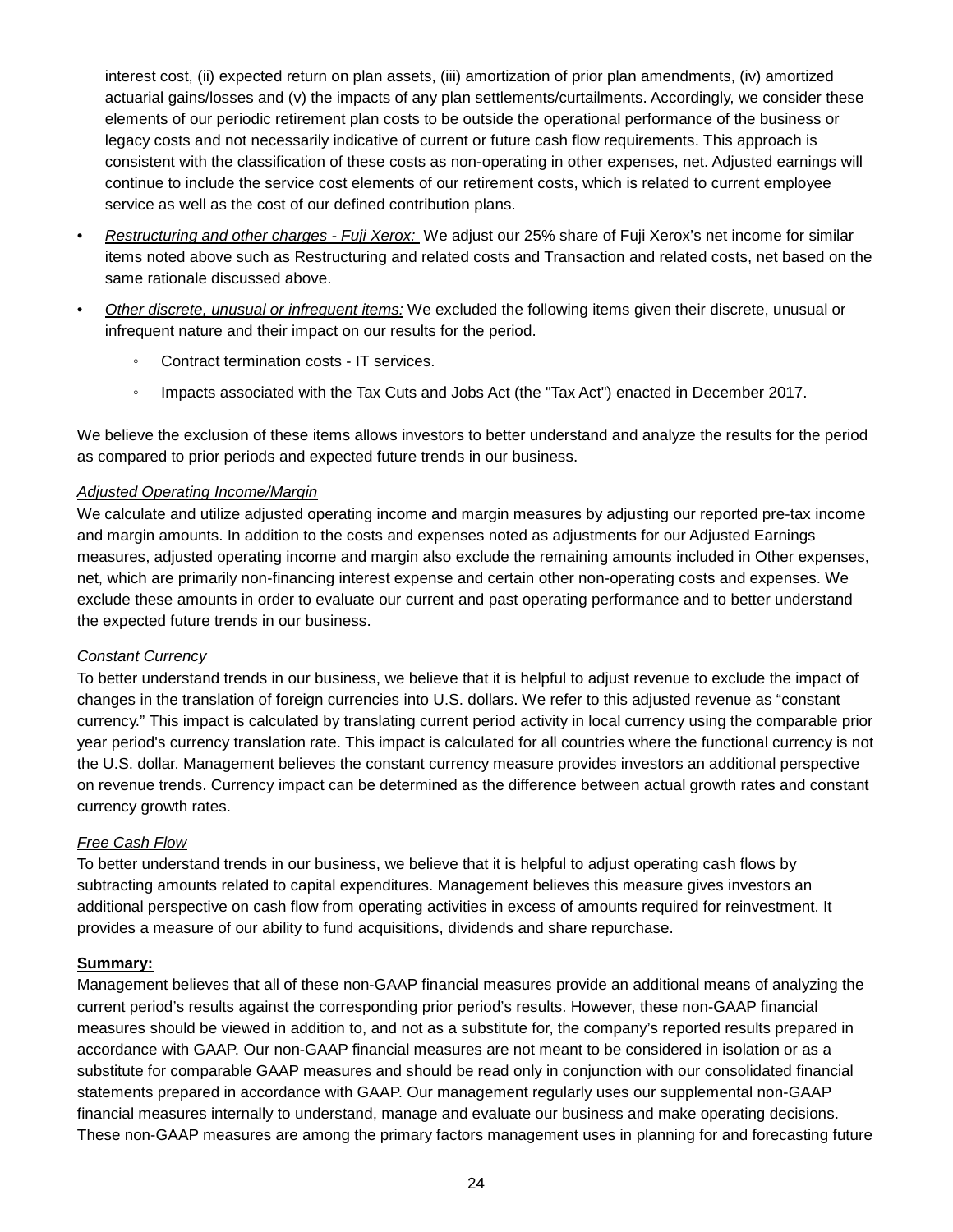periods. Compensation of our executives is based in part on the performance of our business based on these non-GAAP measures.

A reconciliation of these non-GAAP financial measures and the most directly comparable measures calculated and presented in accordance with GAAP are set forth on the following tables:

#### *Net Income and EPS reconciliation*

|                                                                              | Three Months Ended<br>September 30, 2019 |            |     |            | <b>Three Months Ended</b><br>September 30, 2018 |            |    |            |
|------------------------------------------------------------------------------|------------------------------------------|------------|-----|------------|-------------------------------------------------|------------|----|------------|
| (in millions, except per share amounts)                                      |                                          | Net Income |     | <b>EPS</b> |                                                 | Net Income |    | <b>EPS</b> |
| Reported <sup>(1)</sup>                                                      | \$                                       | 221        | \$  | 0.96       | \$                                              | 89         | \$ | 0.34       |
| <b>Adjustments:</b>                                                          |                                          |            |     |            |                                                 |            |    |            |
| Restructuring and related costs                                              |                                          | 27         |     |            |                                                 | 29         |    |            |
| Amortization of intangible assets                                            |                                          | 9          |     |            |                                                 | 12         |    |            |
| Transaction and related costs, net                                           |                                          | 4          |     |            |                                                 | (33)       |    |            |
| Non-service retirement-related costs                                         |                                          | (2)        |     |            |                                                 | 33         |    |            |
| Contract termination costs - IT services                                     |                                          | (8)        |     |            |                                                 |            |    |            |
| Income tax on adjustments $(2)$                                              |                                          | (7)        |     |            |                                                 | (10)       |    |            |
| Restructuring and other charges - Fuji Xerox <sup>(3)</sup>                  |                                          |            |     |            |                                                 | 7          |    |            |
| Tax Act                                                                      |                                          | 4          |     |            |                                                 | 95         |    |            |
| Adjusted                                                                     |                                          | 248        | -\$ | 1.08       | - \$                                            | $222$ \$   |    | 0.85       |
| Dividends on preferred stock used in adjusted EPS calculation <sup>(4)</sup> |                                          |            |     |            |                                                 |            |    |            |
| Weighted average shares for adjusted EPS <sup>(4)</sup>                      |                                          |            |     | 231        |                                                 |            |    | 261        |
| Fully diluted shares at end of period <sup>(5)</sup>                         |                                          |            |     | 230        |                                                 |            |    |            |

*(1) Net income and EPS attributable to Xerox Holdings.*

*(2) Refer to Effective Tax Rate reconciliation.*

\_\_\_\_\_\_\_\_\_\_\_\_\_\_\_\_\_\_\_\_\_\_\_\_\_\_\_\_

*(3) Other charges represent costs associated with the terminated combination transaction.*

*(4) For those periods that exclude the preferred stock dividend, the average shares for the calculations of diluted EPS include 7 million shares associated with our Series A convertible preferred stock, as applicable.*

*(5) Represents common shares outstanding at September 30, 2019 as well as shares associated with our Series A convertible preferred stock plus potential dilutive common shares as used for the calculation of diluted earnings per share for the third quarter 2019.*

### *Effective Tax Rate reconciliation*

|                                     |    |                   |  | Three Months Ended<br>September 30, 2019 |                              | Three Months Ended<br>September 30, 2018 |                       |      |                              |  |  |
|-------------------------------------|----|-------------------|--|------------------------------------------|------------------------------|------------------------------------------|-----------------------|------|------------------------------|--|--|
| (in millions)                       |    | Pre-Tax<br>Income |  | Income Tax<br>Expense                    | <b>Effective Tax</b><br>Rate | Pre-Tax<br>Income                        | Income Tax<br>Expense |      | <b>Effective Tax</b><br>Rate |  |  |
| Reported                            | \$ | $230*$            |  | 66                                       | 28.7% \$                     | 192S                                     |                       | 142  | 74.0%                        |  |  |
| Non-GAAP Adjustments <sup>(1)</sup> |    | 30                |  |                                          |                              | 41                                       |                       | 10   |                              |  |  |
| Tax Act                             |    |                   |  | (4)                                      |                              |                                          |                       | (95) |                              |  |  |
| Adjusted <sup>(2)</sup>             |    | $260*$            |  | 69                                       | 26.5% \$                     | 233                                      |                       | 57   | 24.5%                        |  |  |

\_\_\_\_\_\_\_\_\_\_\_\_\_\_\_\_\_\_\_\_\_\_\_\_\_\_\_\_ *(1) Refer to Net Income and EPS reconciliation for details.*

*(2) The tax impact on Adjusted Pre-Tax Income is calculated under the same accounting principles applied to the Reported Pre-Tax Income under ASC 740, which employs an annual effective tax rate method to the results.*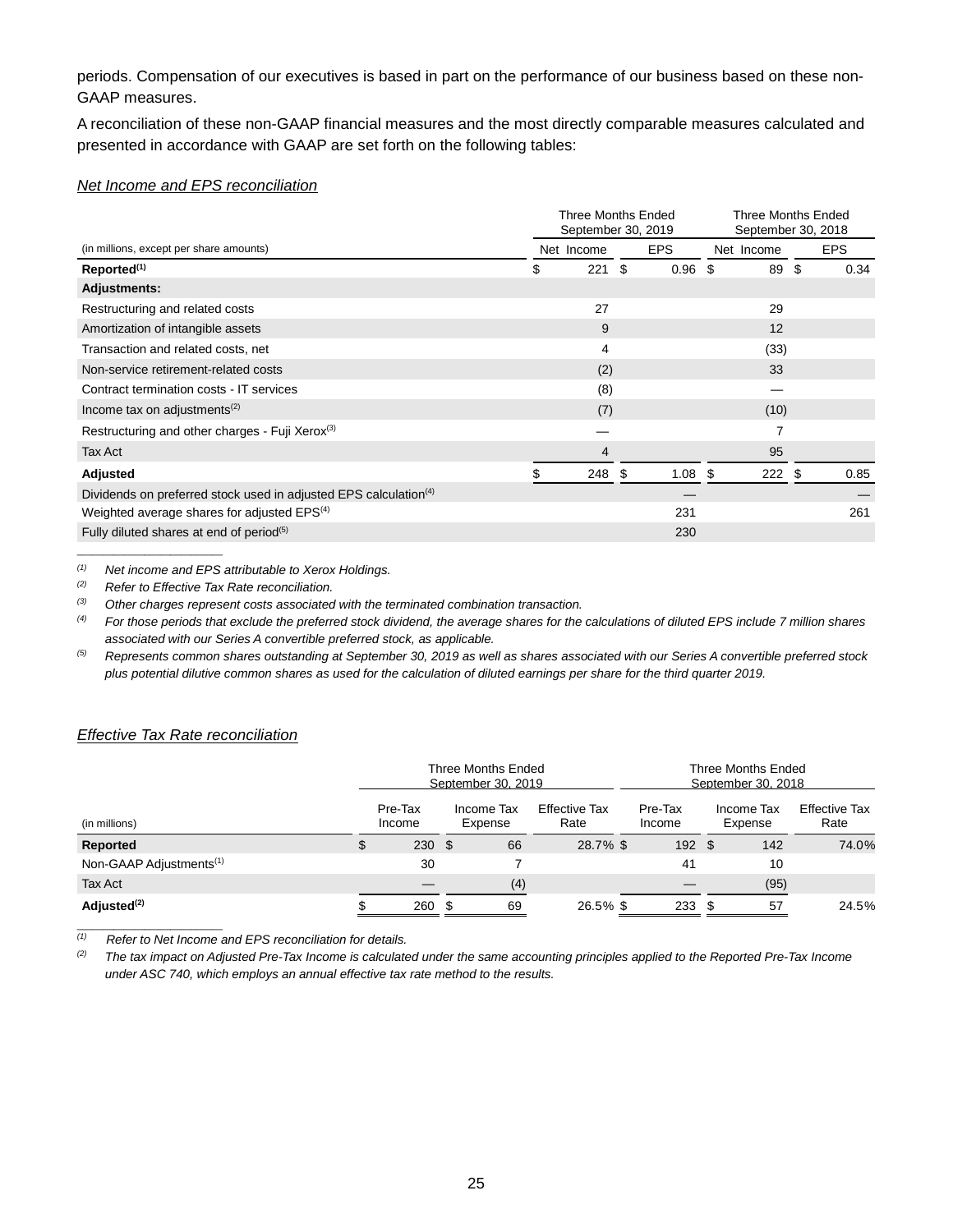### *Operating Income / Margin reconciliation*

|                                    |              | Three Months Ended<br>September 30, 2019 | <b>Three Months Ended</b><br>September 30, 2018 |                  |  |         |        |
|------------------------------------|--------------|------------------------------------------|-------------------------------------------------|------------------|--|---------|--------|
| (in millions)                      | Profit       | Revenue                                  | Margin                                          | Profit           |  | Revenue | Margin |
| Reported <sup>(1)</sup>            | \$<br>$230*$ | 2,200                                    | $10.5\%$ \$                                     | $192 \text{ } $$ |  | 2,352   | 8.2%   |
| <b>Adjustments:</b>                |              |                                          |                                                 |                  |  |         |        |
| Restructuring and related costs    | 27           |                                          |                                                 | 29               |  |         |        |
| Amortization of intangible assets  | 9            |                                          |                                                 | 12               |  |         |        |
| Transaction and related costs, net | 4            |                                          |                                                 | (33)             |  |         |        |
| Other expenses, net                | (3)          |                                          |                                                 | 57               |  |         |        |
| Adjusted                           | 267          | 2,200                                    | $12.1\%$ \$                                     | 257              |  | 2,352   | 10.9%  |

*(1) Pre-Tax Income and revenue.*

\_\_\_\_\_\_\_\_\_\_\_\_\_\_\_\_\_\_\_\_\_\_\_\_\_\_\_\_

### *Free Cash Flow reconciliation*

|                             |   | Three Months Ended<br>September 30, |      |
|-----------------------------|---|-------------------------------------|------|
| (in millions)               |   | 2019                                | 2018 |
| Reported <sup>(1)</sup>     | Ъ | 356                                 | 274  |
| <b>Capital Expenditures</b> |   | (17)                                | (23) |
| <b>Free Cash Flow</b>       |   | 339                                 | 251  |

*(1) Net cash provided by operating activities.*

### **Guidance**

### *Earnings per Share*

\_\_\_\_\_\_\_\_\_\_\_\_\_\_\_\_\_\_\_\_\_\_\_\_\_\_\_\_

|                                                                            |            |            | FY 2019             |  |
|----------------------------------------------------------------------------|------------|------------|---------------------|--|
| (in millions, except per share amounts)                                    | Net Income | <b>EPS</b> |                     |  |
| Estimated $(1)$                                                            | \$         | 740        | $-$ \$3.10 - \$3.20 |  |
| <b>Adjustments:</b>                                                        |            |            |                     |  |
| Restructuring and related costs <sup>(2)</sup>                             |            | 244        |                     |  |
| Amortization of intangible assets                                          |            | 45         |                     |  |
| Non-service retirement-related costs                                       |            | 40         |                     |  |
| Income tax on adjustments                                                  |            | (86)       |                     |  |
| Tax Act                                                                    |            | (31)       |                     |  |
| Adjusted                                                                   |            | 952        | $-$ \$4.00 - \$4.10 |  |
|                                                                            |            |            |                     |  |
| Estimated Full Year 2019 weighted average shares for GAAP and adjusted EPS |            |            | ~1235               |  |

\_\_\_\_\_\_\_\_\_\_\_\_\_\_\_\_\_\_\_\_\_\_\_\_\_\_\_\_

*(1) Net Income and EPS attributable to Xerox Holdings. (2) Includes \$19 million of 2019 year-to-date Fuji Xerox restructuring and related costs.*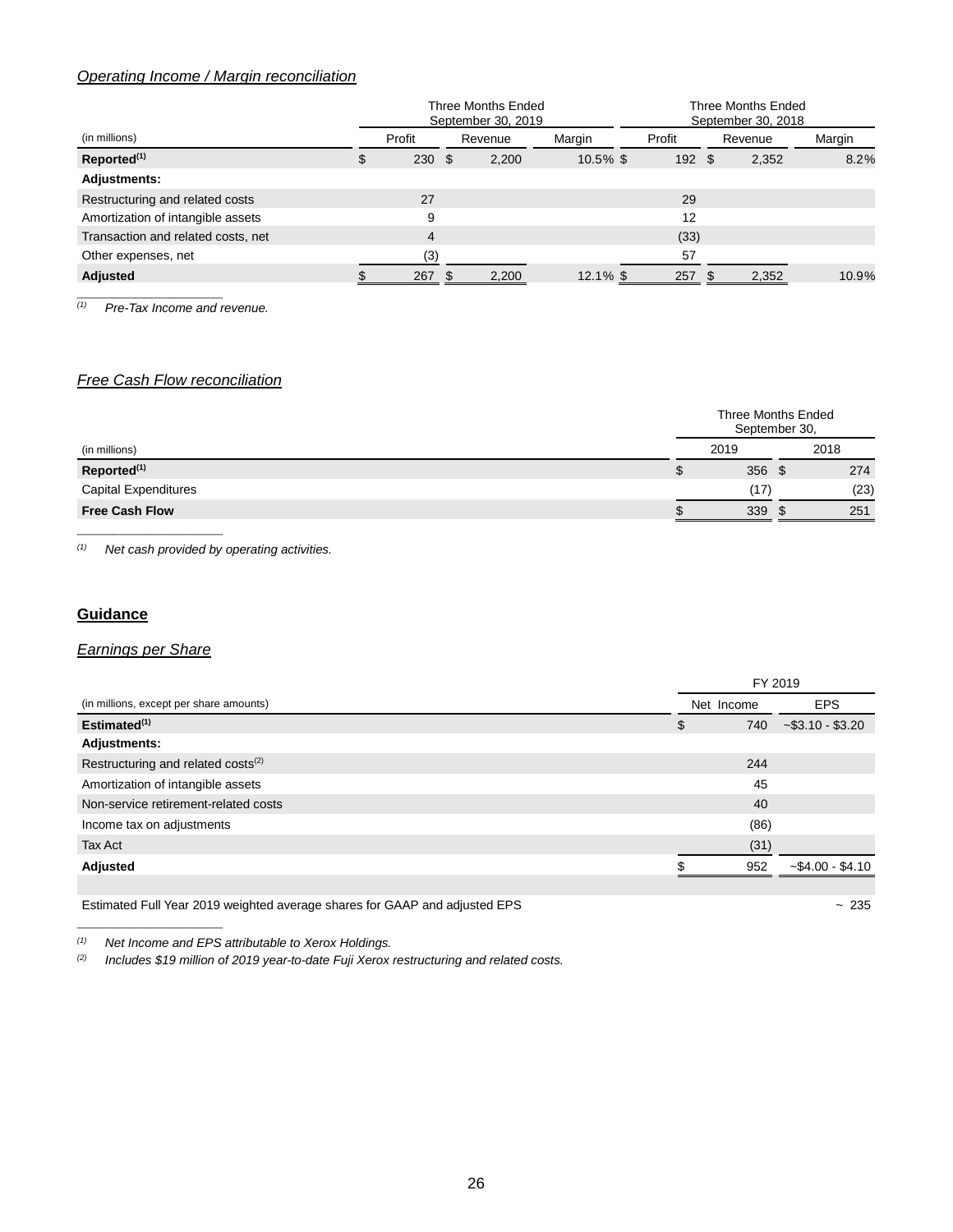### *Operating Income / Margin*

|                                      | FY 2019 |            |  |                        |                      |  |
|--------------------------------------|---------|------------|--|------------------------|----------------------|--|
| (in millions)                        |         | Profit     |  | Revenue <sup>(2)</sup> | Margin               |  |
| Estimated $(1)$                      | J.      | 740 \$     |  | 9,050                  | $~1$ - 8.0% - 8.5%   |  |
| <b>Adjustments:</b>                  |         |            |  |                        |                      |  |
| Restructuring and related costs      |         | 225        |  |                        |                      |  |
| Amortization of intangible assets    |         | 45         |  |                        |                      |  |
| Non-service retirement-related costs |         | 40         |  |                        |                      |  |
| Other expenses, net                  |         | 100        |  |                        |                      |  |
| Adjusted                             |         | $1,150$ \$ |  | 9,050                  | $\sim$ 12.6% - 13.1% |  |

*(1) Pre-Tax Income and revenue.*

\_\_\_\_\_\_\_\_\_\_\_\_\_\_\_\_\_\_\_\_\_\_\_\_\_\_\_\_

*(2) Full year 2019 revenue reflects an estimated revenue decline at actual currency of approximately 7.9% from FY 2018 and includes an estimated FY negative impact from currency of approximately 1.5%.*

### *Free Cash Flow*

\_\_\_\_\_\_\_\_\_\_\_\_\_\_\_\_\_\_\_\_\_\_\_\_\_\_\_\_

| (in millions)                      | FY 2019           |
|------------------------------------|-------------------|
| Operating Cash Flow <sup>(1)</sup> | $$1,175 - $1,275$ |
| Less: capital expenditures         | (75)              |
| <b>Free Cash Flow</b>              | $$1,100 - $1,200$ |

*(1) Net cash provided by operating activities.*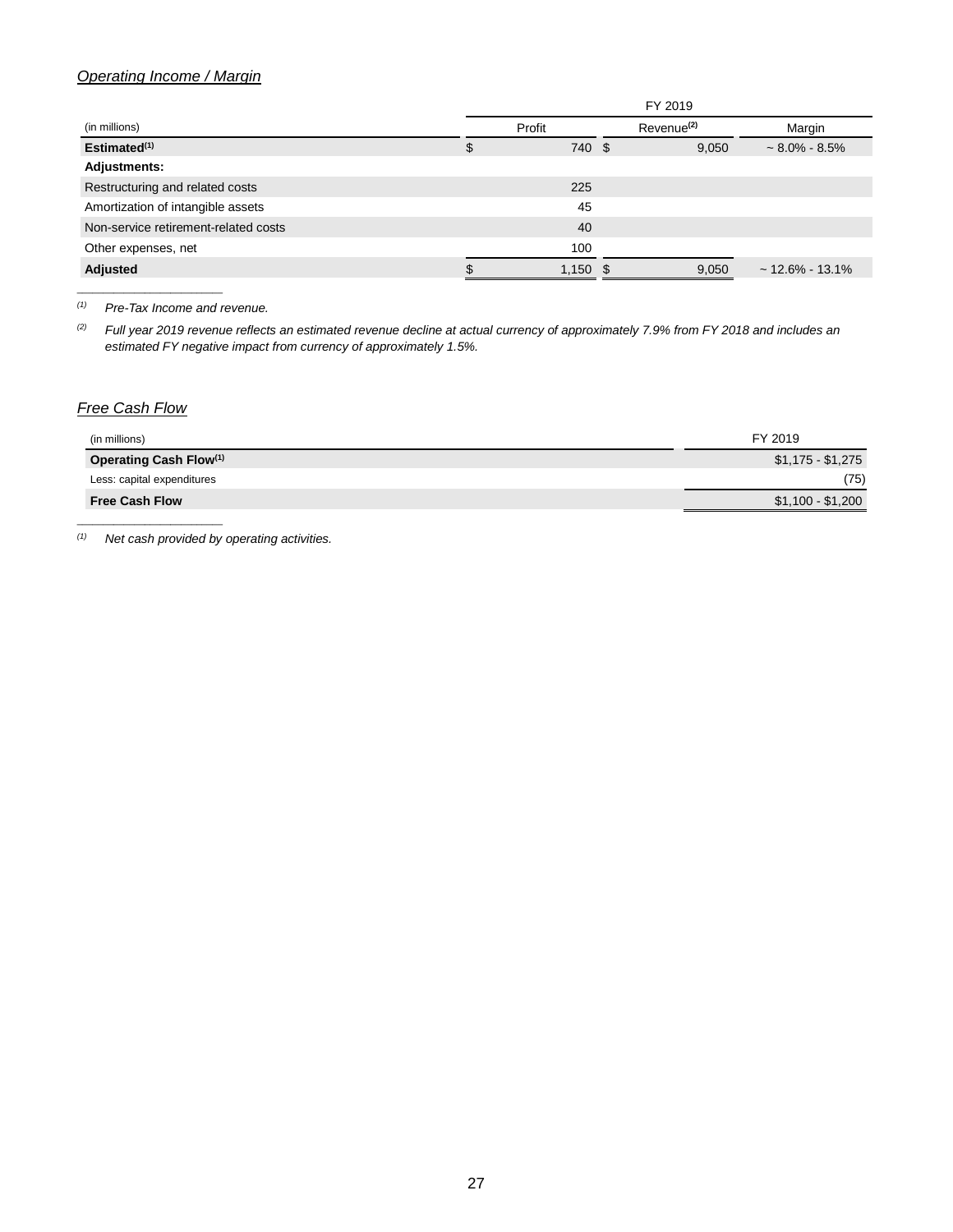## **APPENDIX I**

## **Xerox Holdings Corporation Earnings per Common Share**

| (in millions, except per-share data, shares in thousands)                                                                                                                                                 | Three Months Ended<br>September 30. |           |                         |           | Nine Months Ended<br>September 30. |           |      |         |
|-----------------------------------------------------------------------------------------------------------------------------------------------------------------------------------------------------------|-------------------------------------|-----------|-------------------------|-----------|------------------------------------|-----------|------|---------|
|                                                                                                                                                                                                           |                                     | 2019      |                         | 2018      |                                    | 2019      |      | 2018    |
| <b>Basic Earnings per Share:</b>                                                                                                                                                                          |                                     |           |                         |           |                                    |           |      |         |
| Net Income Attributable to Xerox Holdings                                                                                                                                                                 | \$                                  | 221       | \$                      | 89        | \$                                 | 535 \$    |      | 224     |
| Accrued dividends on preferred stock                                                                                                                                                                      |                                     | (4)       |                         | (4)       |                                    | (11)      |      | (11)    |
| Adjusted net income available to common shareholders                                                                                                                                                      | \$                                  | 217       | $\sqrt[6]{\frac{1}{2}}$ | 85        | $\sqrt[6]{\frac{1}{2}}$            | 524 \$    |      | 213     |
| Weighted average common shares outstanding                                                                                                                                                                |                                     | 220,269   |                         | 251,290   |                                    | 224,257   |      | 253,360 |
| <b>Basic Earnings per Share</b>                                                                                                                                                                           | \$                                  | $0.99$ \$ |                         | $0.34$ \$ |                                    | $2.34$ \$ |      | 0.84    |
| <b>Diluted Earnings per Share:</b>                                                                                                                                                                        |                                     |           |                         |           |                                    |           |      |         |
| Net Income Attributable to Xerox Holdings                                                                                                                                                                 | \$                                  | 221       | \$                      | 89        | \$                                 | 535       | - \$ | 224     |
| Accrued dividends on preferred stock                                                                                                                                                                      |                                     |           |                         | (4)       |                                    |           |      | (11)    |
| Adjusted net income available to common shareholders                                                                                                                                                      | \$                                  | 221       | \$                      | 85        | \$                                 | 535       | \$   | 213     |
| Weighted average common shares outstanding                                                                                                                                                                |                                     | 220,269   |                         | 251,290   |                                    | 224,257   |      | 253,360 |
| Common shares issuable with respect to:                                                                                                                                                                   |                                     |           |                         |           |                                    |           |      |         |
| Stock options                                                                                                                                                                                             |                                     | 42        |                         |           |                                    | 37        |      |         |
| Restricted stock and performance shares                                                                                                                                                                   |                                     | 4,014     |                         | 2,763     |                                    | 4,429     |      | 2,875   |
| Convertible preferred stock                                                                                                                                                                               |                                     | 6,742     |                         |           |                                    | 6,742     |      |         |
| Adjusted weighted average common shares outstanding                                                                                                                                                       |                                     | 231,067   |                         | 254,053   |                                    | 235,465   |      | 256,235 |
| <b>Diluted Earnings per Share</b>                                                                                                                                                                         | \$                                  | 0.96      | \$                      | $0.34$ \$ |                                    | 2.27      | \$   | 0.83    |
|                                                                                                                                                                                                           |                                     |           |                         |           |                                    |           |      |         |
| The following securities were not included in the computation of diluted earnings per share as they were either contingently issuable shares or<br>shares that if included would have been anti-dilutive: |                                     |           |                         |           |                                    |           |      |         |
| Stock options                                                                                                                                                                                             |                                     | 841       |                         | 1,052     |                                    | 847       |      | 1,052   |
| Restricted stock and performance shares                                                                                                                                                                   |                                     | 2,358     |                         | 3,529     |                                    | 1,944     |      | 3,417   |
| Convertible preferred stock                                                                                                                                                                               |                                     |           |                         | 6,742     |                                    |           |      | 6,742   |
| <b>Total Anti-Dilutive Securities</b>                                                                                                                                                                     |                                     | 3,199     |                         | 11,323    |                                    | 2,791     |      | 11,211  |
| Dividends per Common Share                                                                                                                                                                                | \$                                  | 0.25      | \$                      | $0.25$ \$ |                                    | $0.75$ \$ |      | 0.75    |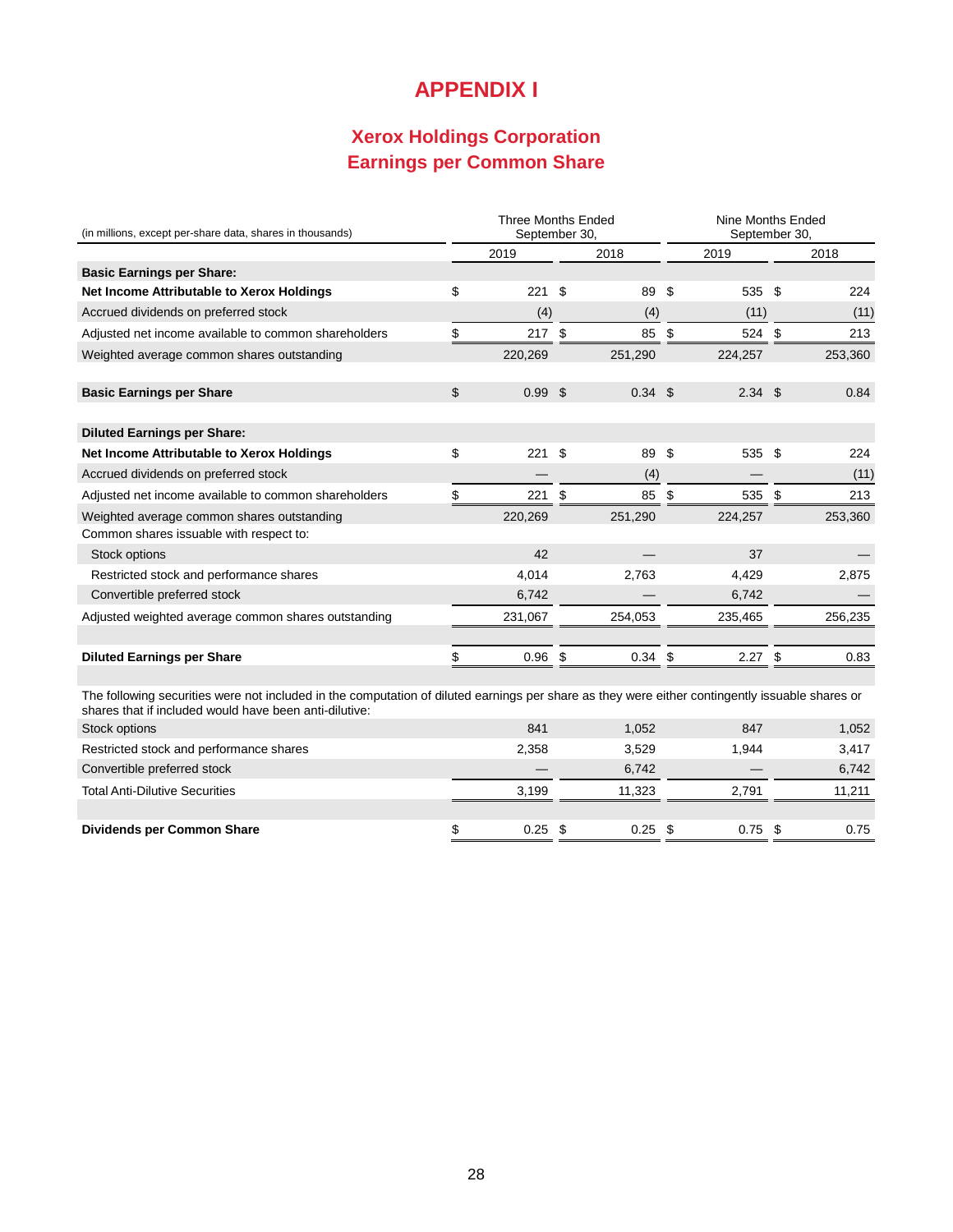## **APPENDIX II**

## **Xerox Holdings Corporation Geographic Sales Channels and Product/Offering Definitions**

Our business is aligned to a geographic focus and is primarily organized on the basis of go-to-market sales channels, which are structured to serve a range of customers for our products and services. In 2019 we changed our geographic structure to create a more streamlined, flatter and more effective organization, as follows:

- Americas, which includes our sales channels in the U.S. and Canada, as well as Mexico, and Central and South America.
- EMEA, which includes our sales channels in Europe, the Middle East, Africa and India.
- Other, primarily includes our OEM business, as well as sales to and royalties from Fuji Xerox, and our licensing revenue.

Our products and offerings include:

- "Entry", which includes A4 devices and desktop printers. Prices in this product group can range from approximately \$150 to \$3,000.
- "Mid-Range", which includes A3 Office and Light Production devices that generally serve workgroup environments in mid to large enterprises. Prices in this product group can range from approximately \$2,000 to \$75,000+.
- "High-End", which includes production printing and publishing systems that generally serve the graphic communications marketplace and large enterprises. Prices for these systems can range from approximately \$30,000 to \$1,000,000+.
- Xerox Services, formerly known as Managed Document Services (MDS), which includes solutions and services that span from managing print to automating processes to managing content. Our primary offerings are Intelligent Workplace Services (IWS), which is our rebranded Managed Print Services, as well as Digital and Cloud Print Services (including centralized print services). Xerox Services also includes Communication and Marketing Solutions that were previously excluded from our former MDS definition.